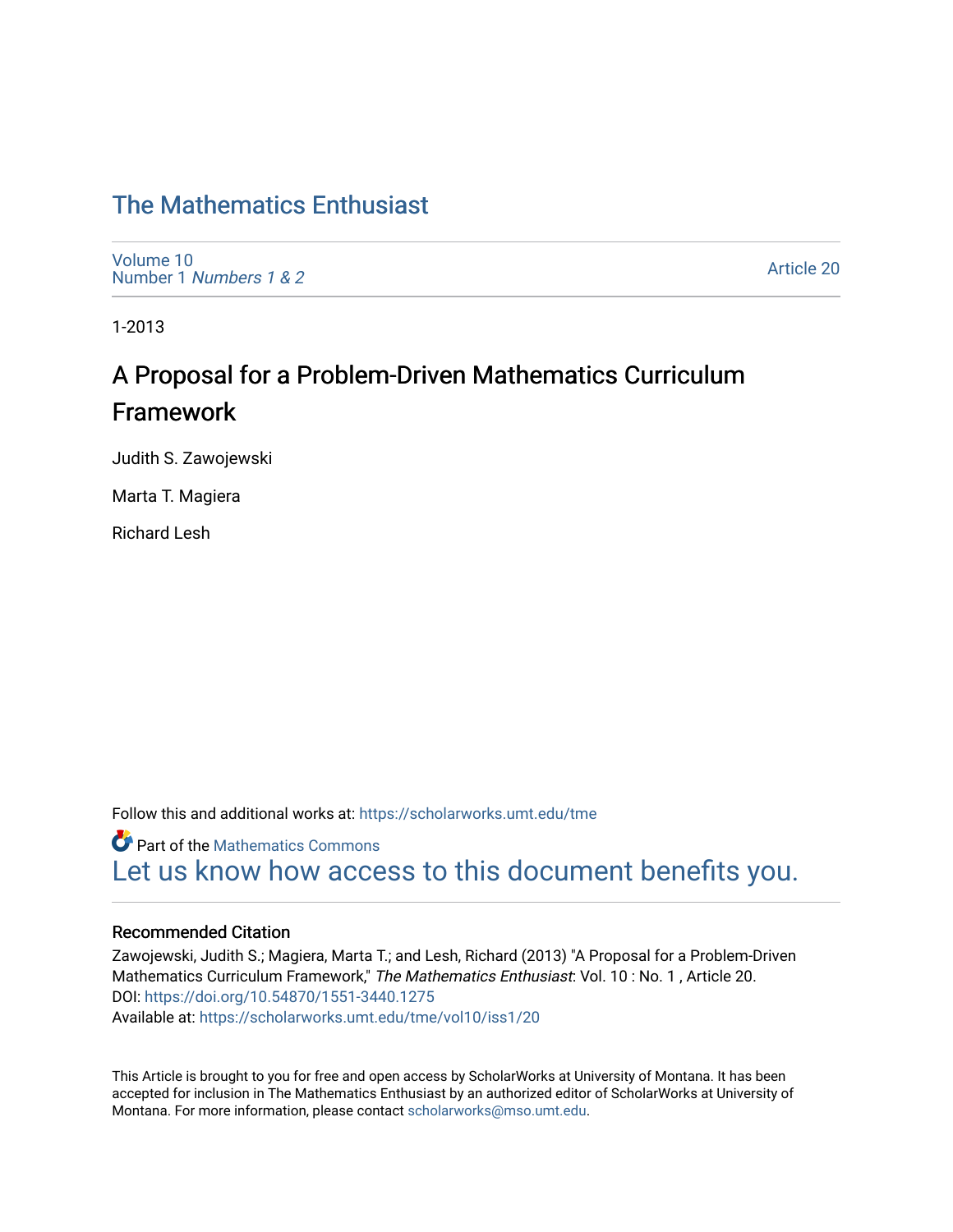## A Proposal for a Problem-Driven Mathematics Curriculum Framework

*Judith S. Zawojewski Illinois Institute of Technology, Chicago, IL Marta T. Magiera Marquette University, Milwaukee, WI Richard Lesh Indiana University, Bloomington, IN* 

**Abstract:** A framework for a problem-driven mathematics curriculum is proposed, grounded in the assumption that students learn mathematics while engaged in complex problem-solving activity. The framework is envisioned as a dynamic technologicallydriven multi-dimensional representation that can highlight the nature of the curriculum (e.g., revealing the relationship among modeling, conceptual, and procedural knowledge), can be used for programmatic, classroom and individual assessment, and can be easily revised to reflect ongoing changes in disciplinary knowledge development and important applications of mathematics. The discussion prompts ideas and questions for future development of the envisioned software needed to enact such a framework.

**Keywords:** Problem-based Mathematics, Curriculum frameworks, Mathematical Modeling, Model-Eliciting Activities.

#### **Introduction**

Curriculum frameworks are commonly organized around categories of mathematical topics (e.g., number, geometry), such as in the new Common Core School Mathematics Standards (NGA & CCSSO, 2011) and the National Council of Teachers of Mathematics (NCTM) standards documents (1989, 2000) for the United States (U.S.). Oftentimes, to convey the nature of mathematics teaching and learning, the content topics are cross-referenced with other types of mathematical behaviors, such as the "process standards" (e.g., problem solving, reasoning and proof) of the NCTM documents, and the "practices" (e.g., model with mathematics, attend to precision) of the CCSSM document.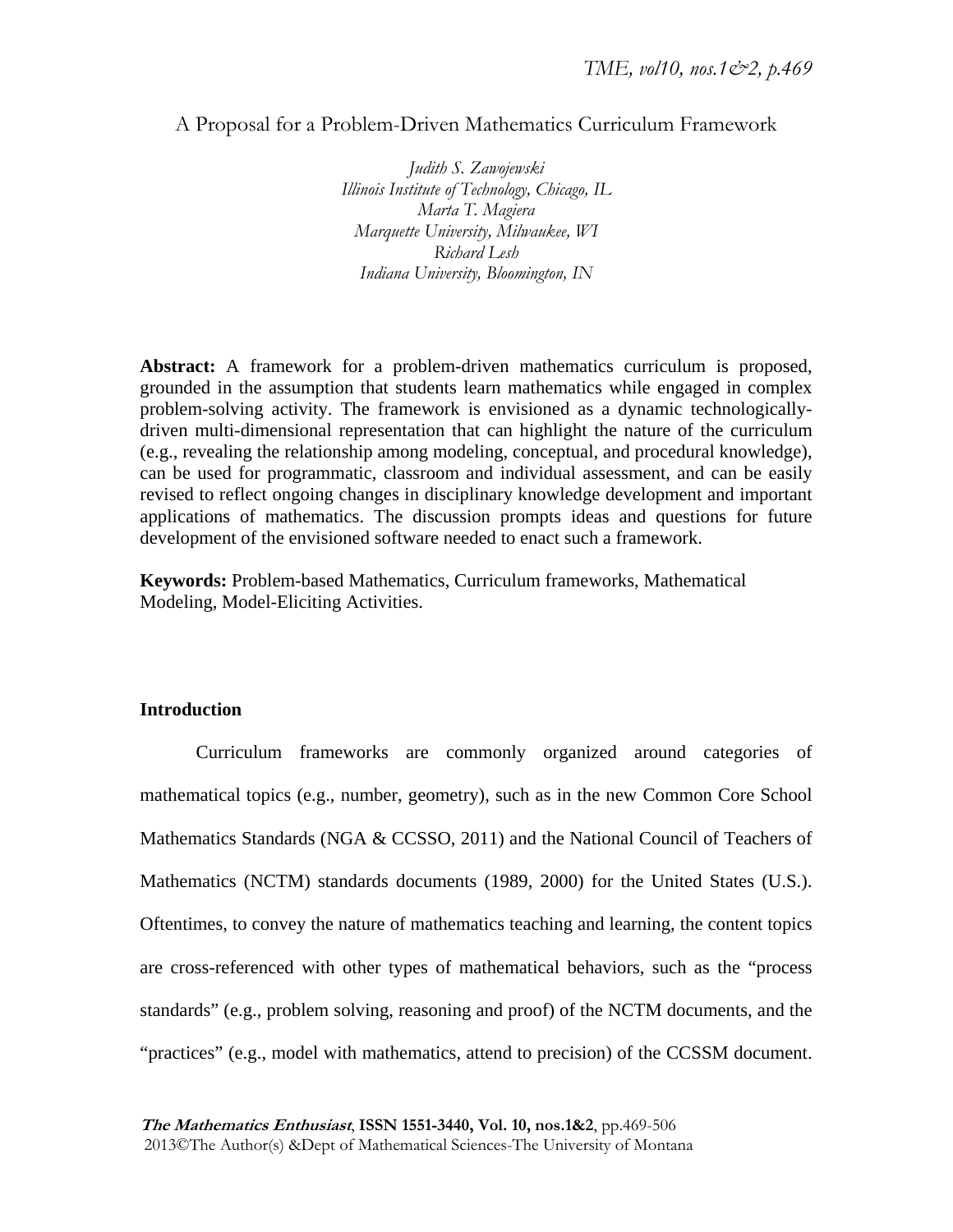Another approach is to formulate mathematics curriculum frameworks based on assumptions about learning mathematics, such as the Dutch curriculum framework described by van den Heuvel-Panhuizen (2003) (e.g., informal to formal, situated to generalized, individual to social). The developers of mathematics curriculum frameworks choose their organization and structure in order to communicate a mathematics curriculum to broad audiences (e.g., teachers, administrators, parents, students). The choices for content and the representation of curricula made by the framework developers, in turn, convey a distinctive perspective on mathematics curriculum, accompanied by inevitable (some intended, some unintended) consequences when users of the framework transform the represented curriculum into prescriptions for classroom experiences and assessment. A proposal for framing and representing a problem-driven mathematics curriculum is described in this article. The proposal envisions a framework that grows out of Lesh and colleague's work on models-and-modeling, which has focused on using modeling problems as sites for revealing and assessing students' thinking (e.g., Lesh, Cramer, Doerr, Post & Zawojewski, 2003), and more recently by Richard Lesh to teach data modeling (personal conversation, Dec. 21, 2012). The proposal also envisions a representational system that builds on a one originally posed by Lesh, Lamon, Gong and Post (1992), and is particularly poignant today because technology is now available that could carry out the proposal.

#### **Why an Alternative Framework?**

*Assumptions about Curriculum Frameworks*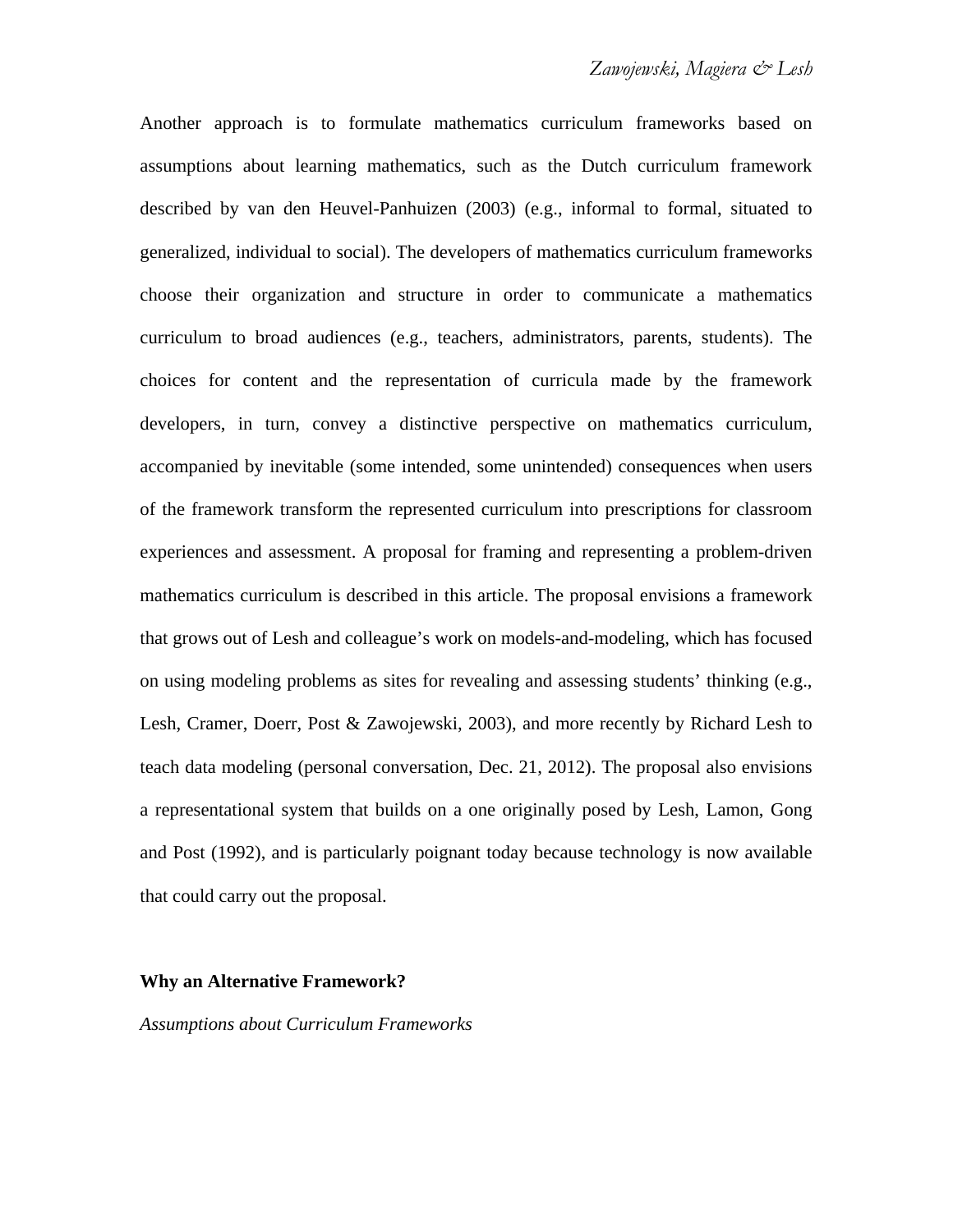Curriculum frameworks convey a view of mathematics learning to stake holders in education, influencing the full range of mathematics education activity—from implementation to assessment. For example, the two foundational NCTM curriculum documents (1989, 2000) contributed to a huge shift in views of mathematics curriculum in the U. S. Prior to the publication of these documents, schools, districts and state curriculum guides predominantly listed expected mathematical competencies by grade level, commonly referred to as *scope and sequence* documents. The NCTM standards documents introduced a process dimension (problem solving, reasoning, connections, communication) in addition to the common practice of describing mathematics competencies and performance expectations. Further, discussions about the mathematical processes and expected mathematical performances were embedded in the context of illustrative problems, teaching and learning scenarios, and ways of thinking about mathematics. These standards documents impacted not only state curriculum standards, but also resulted in the development of the now-famous NSF curricula (described in Hirsch, 2007a). Research on the standard-based curricula suggests that students using these curricula demonstrate enhanced learning of mathematical reasoning and problem solving (Hirsch, 2007b).

The new Common Core State Standards in Mathematics (NGA & CCSSO, 2011), adopted by 45 of the United States and 3 territories, lists mathematical learning objectives, or standards, organized by grade level, and is accompanied by a completely separate discussion of eight mathematical practices. There is no discussion in the document to help the practitioner envision what the implementation of the intended curriculum will look like—leaving the accomplished curriculum more dependent on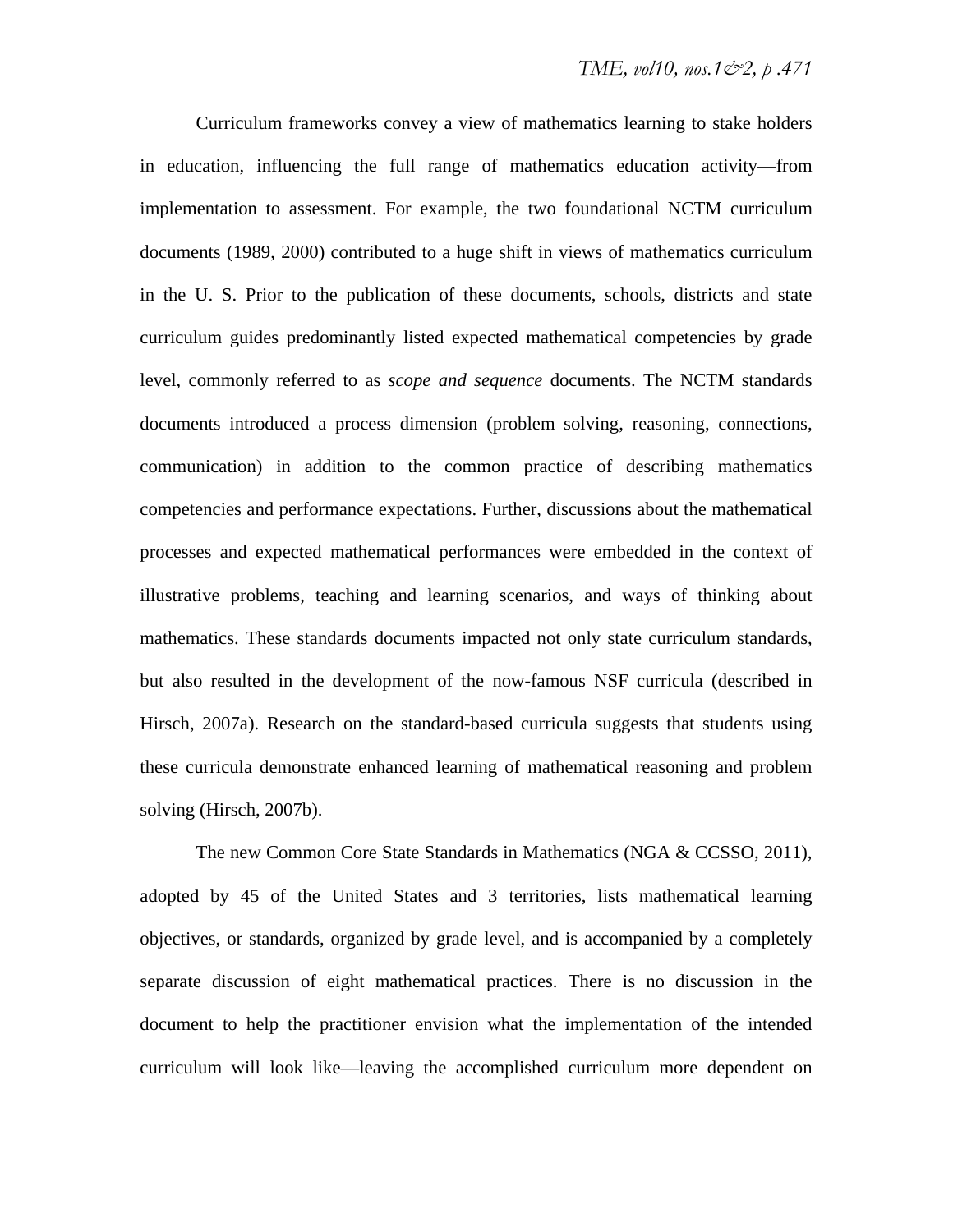professional development and local school culture to fill in the picture. One advantage to the separation of mathematics competencies from the mathematical practices may be to avoid representing the mathematics curriculum as an array, which can inadvertently convey a view of mathematics curriculum as disaggregated into bits and pieces represented by each cell.

Consider, for example, the Surveys of Enacted Curriculum (SEC) (Porter, 2002), which are intended to drive assessment of student performance. The SEC is organized in a two-dimensional framework of cognitive demand (memorize, perform procedures, demonstrate understanding, conjecture/generalize/prove, and solve non-routine problems) vs. disciplinary topics (e.g., functions, data analysis, rational expressions). It divides the (K-12) mathematics topics dimension into 19 general categories, each of which is then divided into 4 to 19 smaller mathematical topics. "Thus, for mathematics, there are 1,085 distinct types of content contained in categories represented by the cells" (Porter, McMaken, Hwant, & Yang, 2011, p. 104). Porter's fine-grained representation of curriculum is intended to ensure coverage of mathematical topics and types of cognitive demand while minimizing gaps and overlaps. However, such a representation may lead to an enacted curriculum prescribed by the "pieces" (i.e., the cells), and if educators are prompted to "teach to the test" an unintended emphasis on disconnected mathematics education may result. Further, once a framework like this is codified by formal external assessments, the mathematics content becomes more difficult to revise in response to the needs of evolving fields of science, engineering and technology.

An alternative may be found in the Dutch mathematics curriculum, rooted in Realistic Mathematics Education (RME) learning theory, initially developed by the well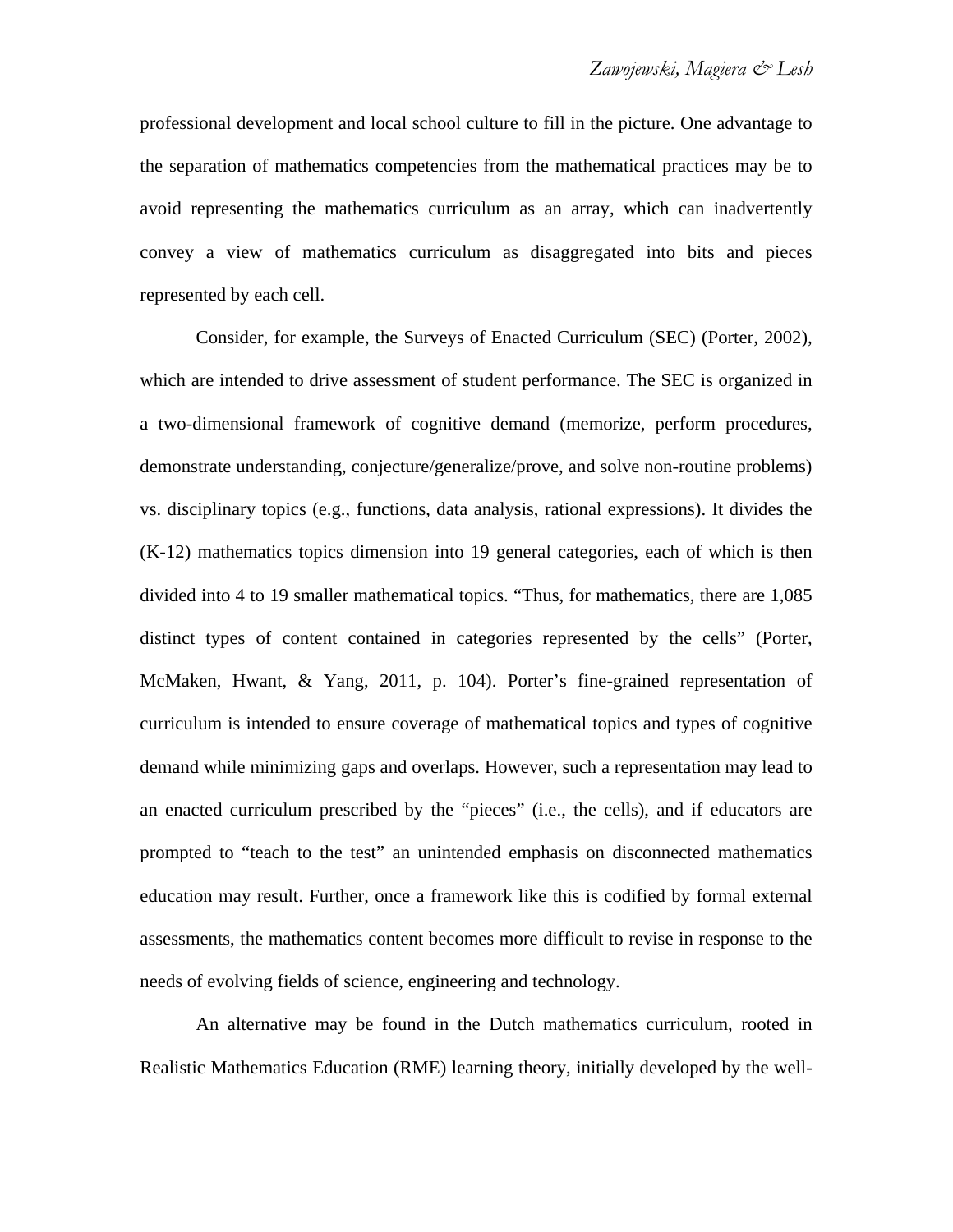respected Dutch mathematics educator, Freudenthal (1991), and continued at the Freudenthal institute today. The work in RME portrays a vision of mathematics as a human activity that combines learning and problem solving as a simultaneous activity. Smith & Smith (2007) describe the three dimensions around which the RME-based mathematics curriculum framework is organized: informal to formal; situated to generalized; and individual to social. In practice, RME emphasizes curriculum designed to encourage students' development via progressive mathematization. van den Heuvel-Panhuizen (2003) describes progressive mathematization as the growth of an individual's mathematical knowledge from informal and connected to the local context, to an increasing understanding of solutions designed to reach some level of schematization (making shortcuts, discovering connections between concepts and strategies, making use of these new findings in a new way), and finally to an increasing understanding of formal mathematical systems.

The work on such progressive mathematization is growing (e.g., hypothetical learning trajectories as described by Clements & Sarama, 2004a; 2004b). But, questions have been raised by Lesh and Doerr (in press): Do all students optimally learn along a particular normalized path (learning line, learning trajectory)? Do all students learn the "end product" in the same way? Likely not. Rather than describing a particular learning objective or standard as a goal for learning, they use Vygotsky's (1978) "zone of proximal development" to describe particular goals for students' learning as regions around those goals that are individualistic and dependent on a variety of interacting factors. Such might include the scaffolding provided by the teacher, the language that the student has and the teacher uses, and the technology or manipulatives that may or may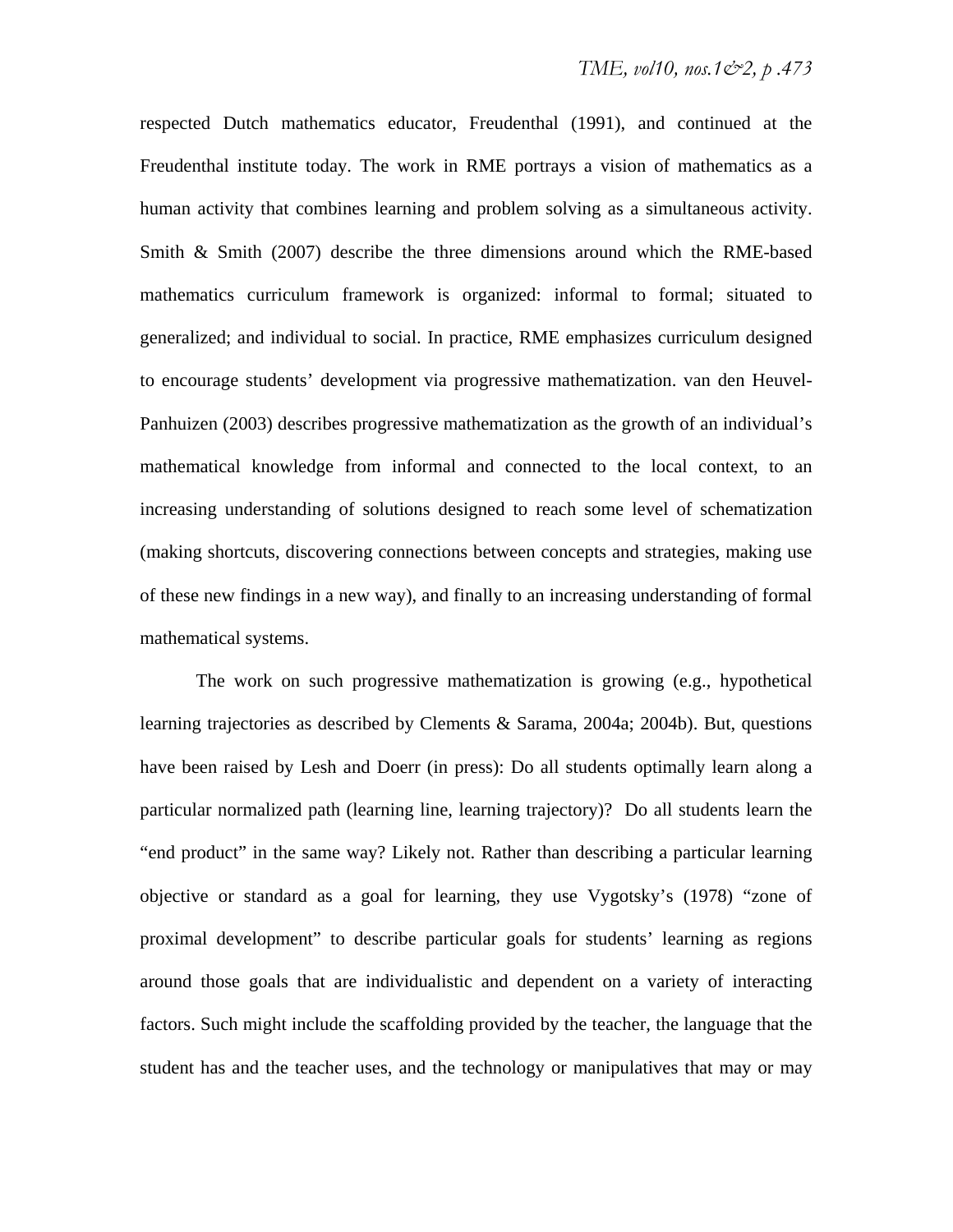not be available during the learning episode. Further, Lesh and Doerr, using Piaget's (1928, 1950) notion of decalage, describe how apparent learning of an objective may mask the partial development of an idea when "operational thinking" for one concept may occur years earlier or later than comparable levels of "operational thinking" for another closely related concept (Lesh & Sriraman, 2005). Lesh and Doerr emphasize that individuals learn in different ways and develop their understandings along different paths. They argue that intended "final products" (i.e., identified as standards or learning objectives) are likely to be in intermediate stages of development in most students, and open to revision and modification as they encounter new situations for which they need to form a mathematical interpretation.

#### *Assumptions about Mathematics Learning*

Lesh and Zawojewski (2007) refer to the work of various theorists and researchers (e.g., Lester & Charles, 2003; Lester & Kehle, 2003; Schoen & Charles, 2003; Silver, 1985; Stein, Boaler, & Silver, 2003) to establish a close relationship between the development of mathematical understandings and mathematical problem-solving. Their perspective on learning "treats problem solving as important to developing an understanding of any given mathematical concept or process . . . . [and]. . . the study of problem solving needs to happen in the context of learning mathematics . . ." (p. 765). In particular, Lesh and Harel (2003), and Lesh and Zawojewski's (1992) description of "local concept development" highlight the simultaneous increase in an understanding of a specific problem situation and the development of one's mathematization of the problem. "[S]tudents begin these type of learning/problem-solving experiences by developing [local] conceptual systems (i.e., models) for making sense of real-life situations where it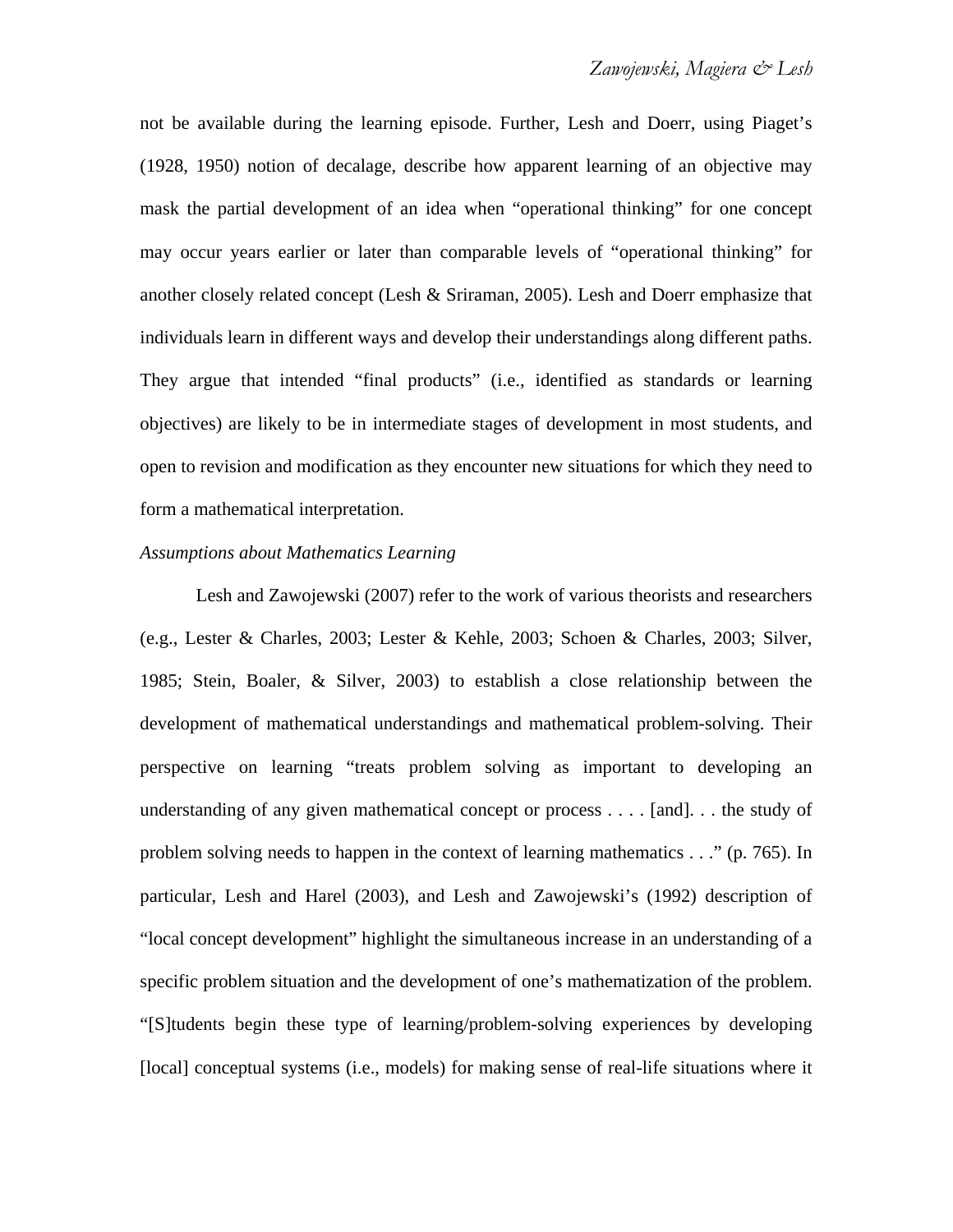is necessary to create, revise or adapt a mathematical way of thinking" (Lesh  $\&$ Zawojewski, 2007, p 783).

*What is meant by local concept development and learning?* Consider the Grant Elementary School Reading Certificate activity described in Figure 1, in which students are asked to create a set of "rules for awarding certificates" (i.e., a decision model). As described in Figure 1, the students generate a variety of models as an answer to this problem, and their answers provide windows to their mathematical thinking and learning—their local concept development.

#### **Grant Elementary School Reading Certificates Problem1**

In this activity, third grade students are asked to create and apply a set of decision rules for awarding certificates to readers who read a lot and who read challenging books. The students are given sample sets of individual reader's accomplishments, each presented in a table including the title of each book read, the number of pages for each book, and the difficulty level of the book (labeled as easy, medium, hard). The tension between the two criteria for earning a certificate (reading a lot of books and reading challenging material) was intentional, in order to enhance the potential for various reasonable models to be developed.

#### **Summary of Group #1 Response:**

- Students should read either 10 books, or more than 1000 pages.
- At least 2 of the books read should be *hard* books.

This group clearly communicates the decision rules (i.e., model) and takes into account both required conditions: reading many books, and reading challenging books. Readers can readily apply the rules to the given data sets. For example, in one data set, the reader had read 5 books (two of which were hard), and a total of 722 pages. Given the clarity of the decision rules, a reader can figure what he or she needs to do to earn a certificate. In this illustrative case, one way for the reader to earn a certificate is to read 5 more books (even if they are all easy). Another way is to pick one long book that has at least 279 pages.

#### **Summary of Group #2 Response:**

 $\overline{a}$ 

- A student gets 1 point per page for easy-to-read books.
- A student gets 2 points per page for hard-to-read books.
- A student has to earn 1000 points to get a reading certificate.

This set of decision rules is clearly communicated, and a reader could easily apply the decision rules and self-assess. However, a reader could earn a reading certificate award by reading *only easy books*, not meeting the criteria that readers must read both hard and easy books. Therefore, the set of rules does not meet the requirements for a "good" set of rules.

Figure 1. Two Illustrations of Local Concept Development

1 This activity, in full, can be found in Yeatts, C. L., Battista, M. T., Mayberry, S., Thompson, D., & Zawojewski, J. S. (2004). Navigating through problem solving and reasoning in grade 3. Reston, VA: National Council of Teachers of Mathematics.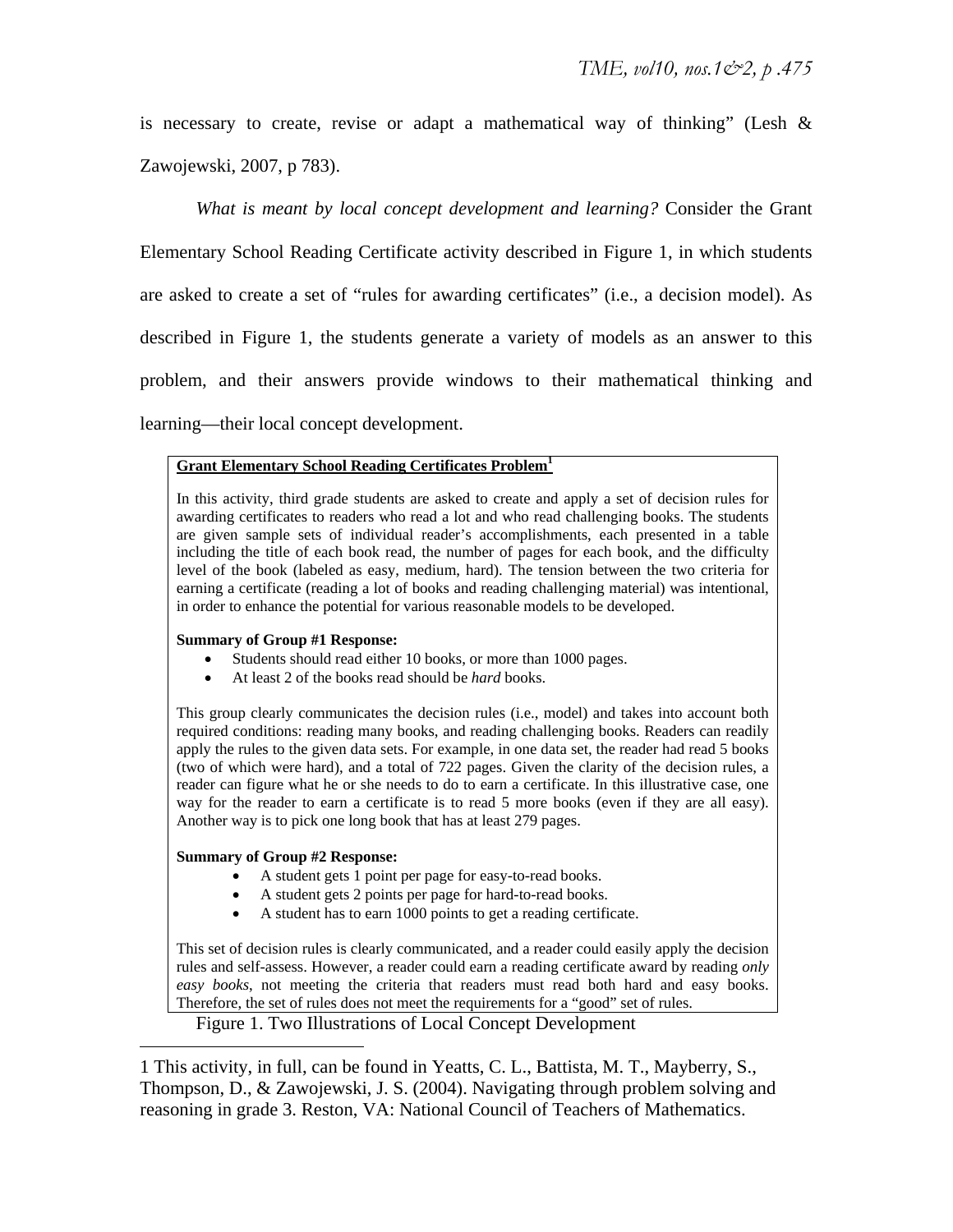The mathematical goals of the activity are three-fold. First, each group of problem solvers is expected to generate a mathematical model, meaning they must develop a procedure or algorithm that meets the criteria given—that those earning a certificate must read a lot of books *and* read challenging books. In the generation of a model, many students engage in other types of mathematical knowledge development, such as quantifying qualitative information and differentially weighing and/or rank ordering factors. Each of the two responses described in Figure 1 represents different locally developed concepts, which are represented in the groups' model (i.e., a set of rules). Note that the first response meets the criteria, whereas the second does not. Note, also, how in each case, the model developed is situated in the context of the problem, and is also dependent on the knowledge that individuals bring to the group—about mathematics, about reading programs, about meaning of "challenging books" and meaning of "reading a lot." A second goal is for students to practice basic skills, such as recognizing the need for and carrying out calculations, and comparing and ordering numbers. These take place as the students test their proposed models, and in the full activity, students are given further sets of data to conduct additional tests of the model they have generated. A third area of learning is generalization, which is driven by the design of the problem. In particular, a good response to this problem is one in which the model produced is reusable (reliably produces the same results for a given set of data), share-able (the decision rules are clearly and precisely communicated to all of the students, the teachers, and the parents, resulting in reliable application of the model across users), and modifiable (rationales and assumptions on which the model is built are articulated so others can make intelligent adjustments for new situations). Without assumptions or rationales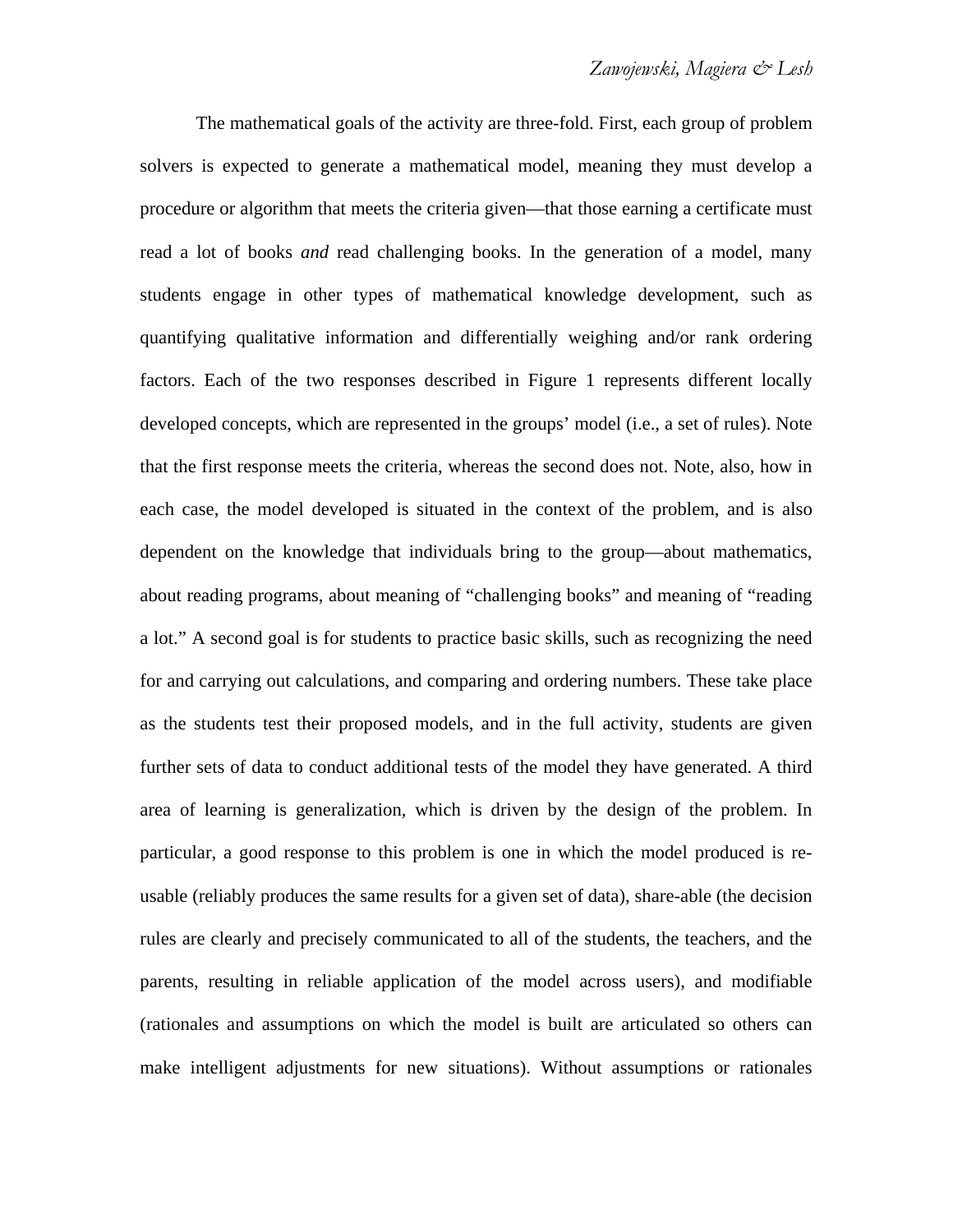explained, intelligent modification of models can be quite difficult, if not impossible. Notice that neither of the two sample responses in Figure 1 meets the modifiability criteria for generalization, but they have addressed the re-usability and the share-ability criteria for generalization.

Over the years, Lesh and colleagues have reported on the local concepts developed by small groups of students as they engage in various problems, such as the one described in Figure 1. They indicate that individual students often pose initially primitive solutions, and as a result of social interactions, challenges, testing and revision, their initial solutions typically move toward a consensus model that is more stable. The learning of mathematics is described as an iterative process of expressing, testing and revising one's conceptual model. In particular, by using mathematical modeling as a way to think about mathematics learning, Lesh and Doerr (2003) describe a move away from behaviorist views on mathematics learning based on industrial age hardware metaphors in which the whole is viewed simply as a sum of the parts and involving simple causal relationships. Their perspective on mathematics learning also moves beyond softwarebased information processing metaphors, which involve layers of recursive interactions leading at times to emergent phenomena at higher levels that are not directly derived from the characteristics of lower levels. Instead, they align their models-and-modeling perspective on mathematics learning with a biology-based "wetware" metaphor, in which "neurochemical interactions . . . involv[e] logics that are 'fuzzy,' partially redundant, and partly inconsistent and unstable" (Zawojewski, Hjalmarson, Bowman, & Lesh, 2008, p. 4). Assumed is that students arrive to school with dynamic mathematical conceptual systems already in place, that these conceptual systems are active and evolving before,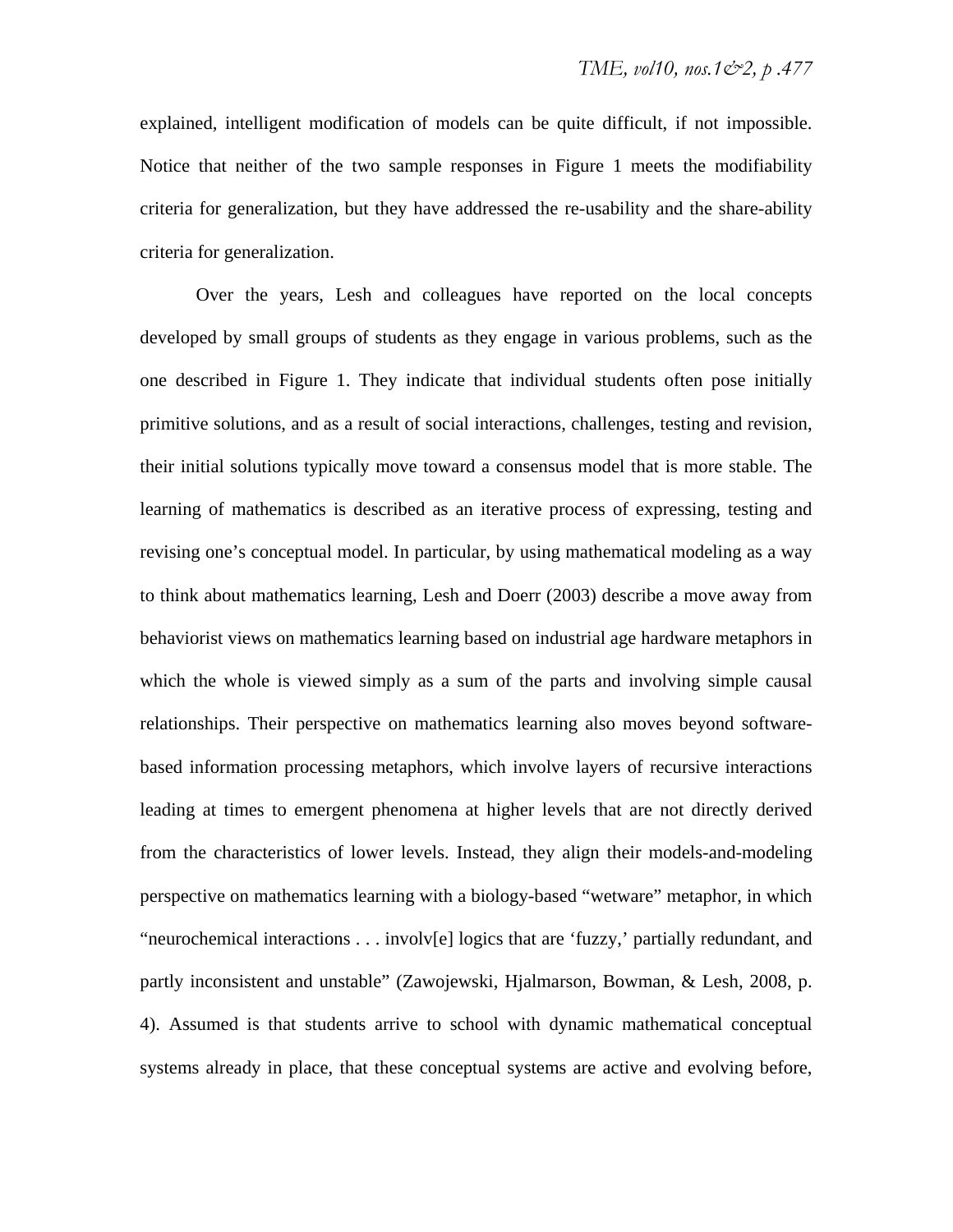during and after problem solving and learning episodes, and that students must be motivated to engage in experiences by intellectual need (Harel, 2007) in order to learn. Thus, even when two students in a group may appear to have the same end product knowledge on one task, changing the task slightly, but keeping it mathematically isomorphic with the original, often reveals that the two students are thinking about the intended mathematical ideas in significantly different ways (Lesh, Behr, & Post, 1987; Lesh, Landau, & Hamilton, 1983).

*What is the role of the small group in learning?* Social aspects of acquiring knowledge from communities have been characterized in society over the decades (e.g., Mead, 1962, 1977, Thayer, 1982), and more recent work describes learning in communities of practice in various trades and occupations (Greeno, 2003; Boaler, 2000; Wenger & Snyder, 2000; Lave & Wenger, 1991; Wenger, 1998). These situations of social learning are characterized by the presence of a teacher, tutor, or mentor who models, teaches and collaborates with novices while engaged in the specific context of practice, rather than in a classroom. Other social aspects of learning have also been documented in situations where there is no teacher/tutor/mentor available. For example, researchers have documented successful collaborations among groups of diverse experts, where any needed leadership emerges flexibly from within the group in response to emerging challenges and opportunities (Cook & Yanow, 1993; Wenger, 2000; Wenger & Snyder, 2000; Yanow, 2000). Both perspectives on social aspects of learning are based on the assumption that all members of a group bring *some* understanding to the table, that the knowledge each brings is idiosyncratic, that the knowledge elicited by the problem is specific to the context, and that local concept development takes place among the group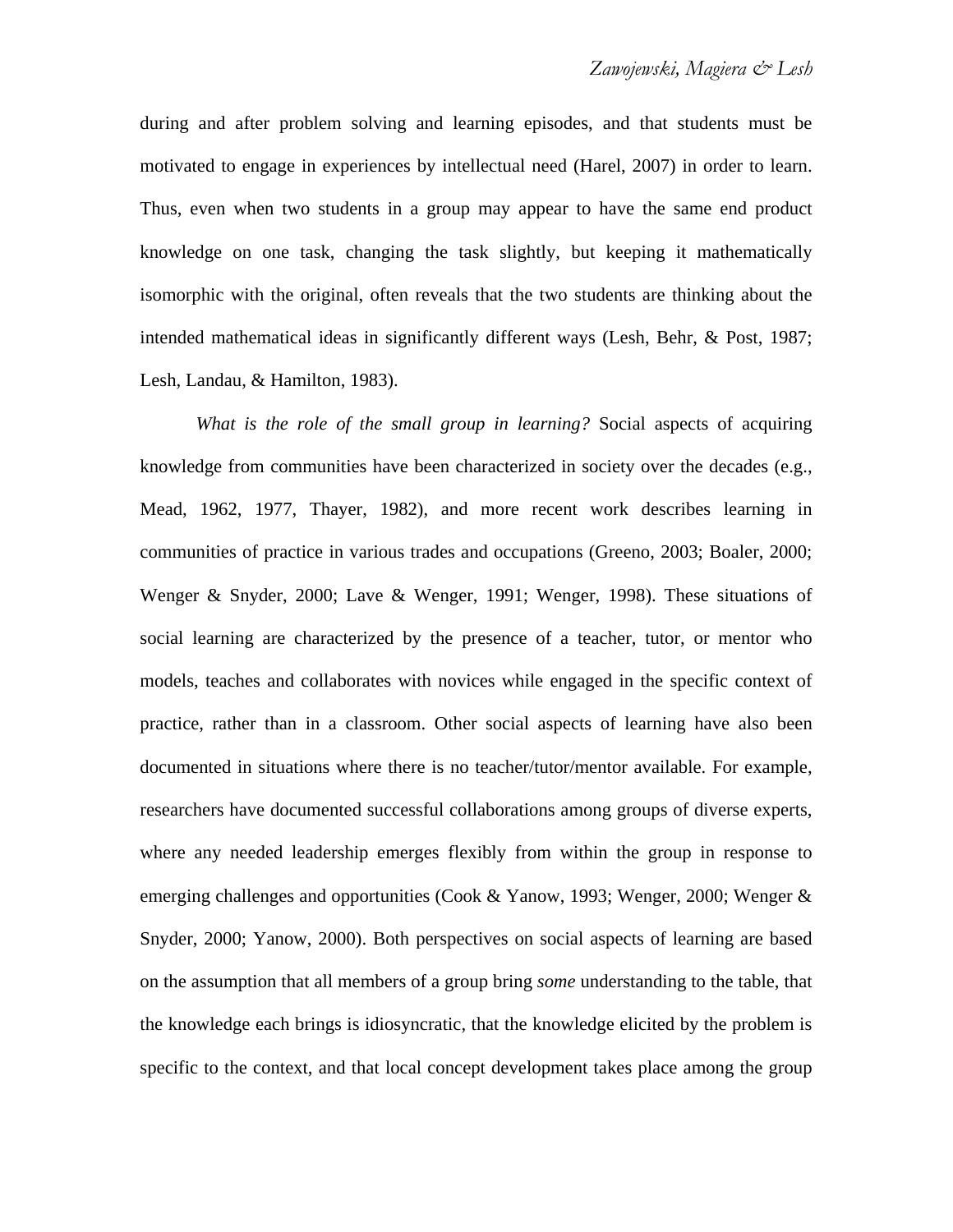members while simultaneously each individual in the group is adapting and modifying one's own understanding.

Social aspects of problem solving and learning are also related to the development of representational fluency, because interactions among collaborators require representations be used to communicate. When presenting initial solution ideas to peers, a problem solver typically describes one's own model using spoken words, written narratives, diagrams, graphs, dynamic action (e.g., gestures or using geometric software), tables, and other representations. The interpreting peer, who works to make sense of these representations, may request clarification, an additional explanation, or may point out inconsistencies, misrepresentations or other flaws. The peers, thus, iteratively negotiate a consensus meaning. Lesh and Zawojewski (2007) describe various social mechanisms that can elicit the use of representations, leading to the development of representational fluency, including: problem solvers making explanations to each other; groups or individuals keeping track of ideas they have tried; problem solvers making quick reference notes for new ideas to try as they continue in a current line of thinking; and problem solvers documenting their current line of reasoning when they must temporarily disrupt the work. These types of mechanisms, based largely on communication with others and oneself, provide the need to generate and use representations, and develop representational fluency.

### *Toward an Alternative Framework*

Given the assumptions about learning grounded in problem solving, a number of challenges face the development of a framework for a problem-driven mathematics curriculum. How can a curriculum framework feature problem-solving activity as the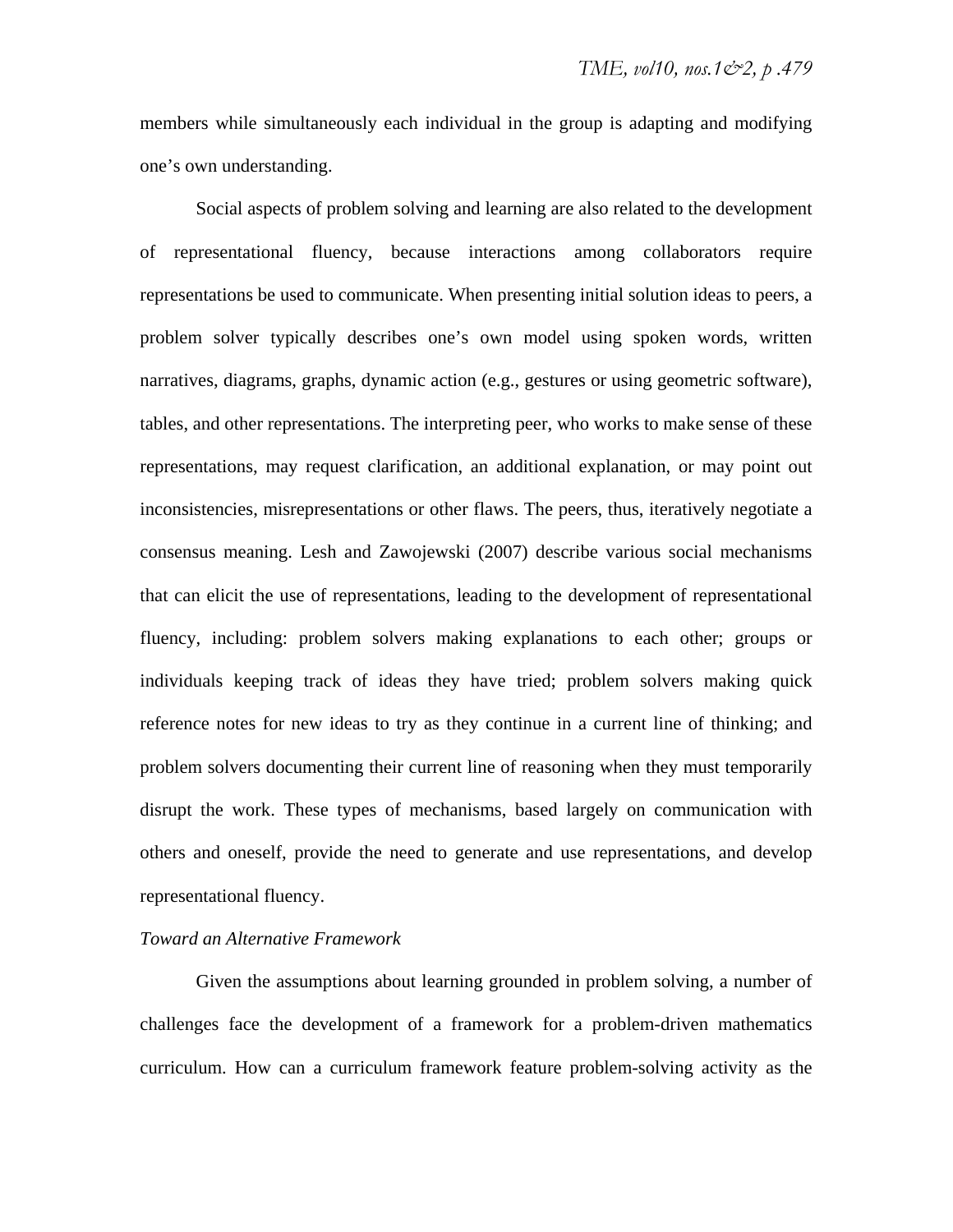center of learning, while national and state standards documents highlight specific mathematical content as the central feature? How can a curriculum framework accommodate both the multi-topic nature of realistic mathematics problems and the pure mathematical nature of other mathematics investigations? How can a framework be represented to convey the complexities implied by the previous questions, yet be practical in meeting practical classroom needs? How can a framework be represented to inform the static nature of various standards documents, while also being responsive to changing societal needs and demands?

#### **Envisioning a Curriculum Framework and It's Representation**

#### *What is Meant by a Problem-Driven Framework?*

The development of problem-driven mathematics text series gained momentum in the U.S. in response to the 1989 NCTM *Curriculum and Evaluation Standards for School Mathematics*. In general, the NSF-funded texts (described in Hirsch, 2007a) are comprised of units of study organized around applied problems or mathematical themes. In many cases, these curricula use mathematical problems to launch and motivate learning sequences that progress toward development of understanding and proficiency for specified mathematical goals. For example, two of the design principles for developing the *Mathematics in Context* text series, which is based on the Dutch RME, are that the starting point of any instructional sequences "should involve situations that are experientially real to students" and "should . . . be justifiable by the potential end point of a learning sequence" (Web & Meyer, 2007, p. 82). The commitment to an experiential basis reflects the commitment to problem-solving as a means to learning, while the well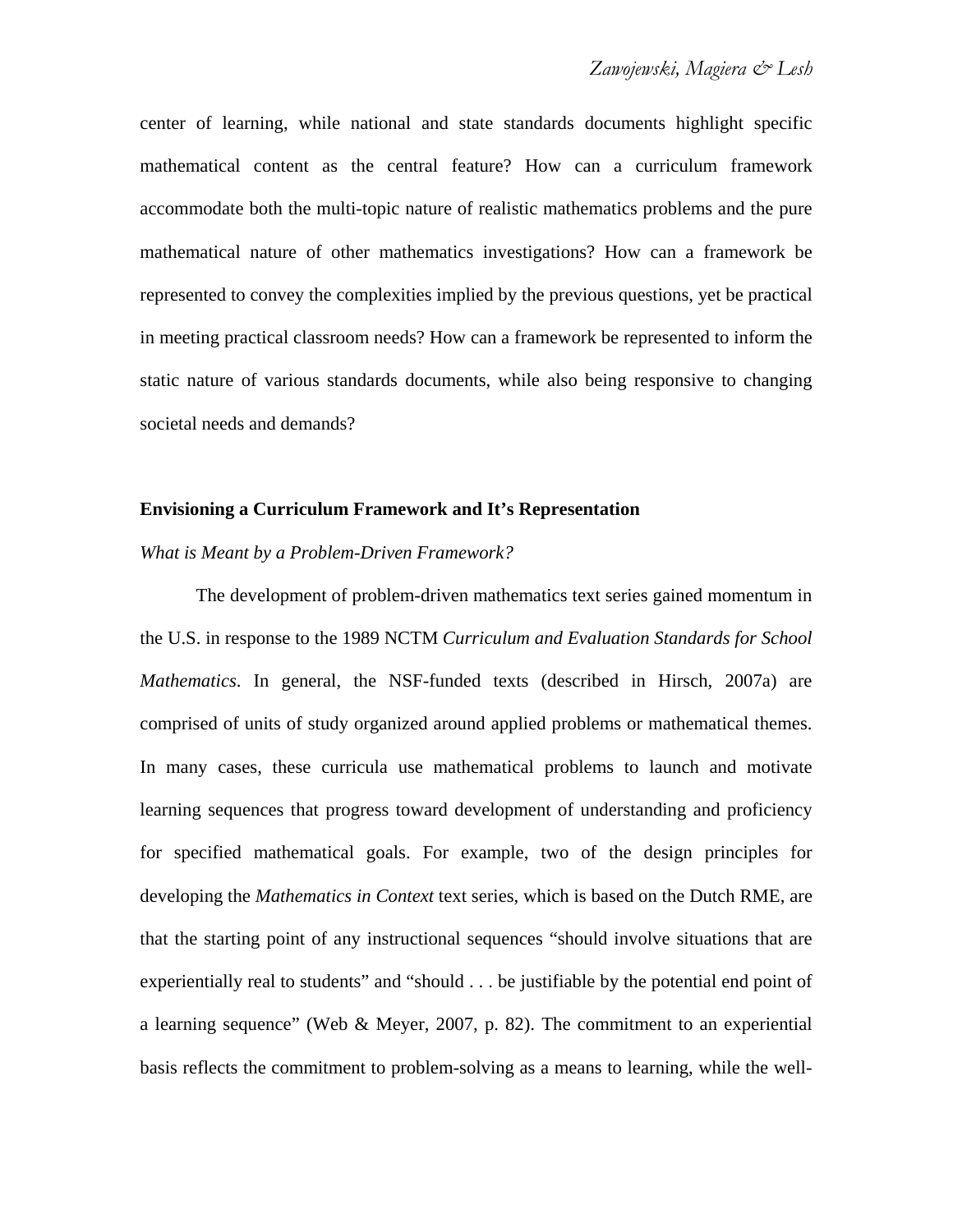defined mathematical end points correspond to a commitment to a curriculum framework organized around specific mathematical standards or learning objectives. In contrast, the problem-driven curriculum, *Mathematics: Modeling Our World,* described by Garfunkel (2007), is characterized by using mathematical models as end points. The dilemma for the *Mathematics: Modeling Our World* development team was coordinating the mathematics content naturally emerging from their model-based problem-driven curriculum with a standard mathematics topic driven curriculum framework. Garfunkel describes how the team grappled with the need to "cover" the scope and sequence of the required curriculum:

"[W]e believed (and still believe) that if we could not find, for a particular mathematics topic, a real problem to be modeled, that that topic would not be included in our curriculum.. . . Instead of 'strands' as they are usually defined we chose to organize curriculum around modeling themes such as Risk, Fairness, Optimization. We made an explicit decision . . . not to create a grid with boxes for mathematical and application topics. Instead, within the themes we chose areas and problems that we believed would carry a good deal of the secondary school curriculum. . . . For example, it was decided that one of the major mathematical themes of Course 1 was to be Linearity, so that each of the units in the course had to carry material leading to a deepening understanding not only of linear functions and equations, but also of the underlying concept of linearity." (pp.161-162).

Garfunkel's dilemma illuminates a fundamental mismatch between a curriculum framework that identifies a list of specific mathematical learning objectives or standards as outcomes, and the development of a curriculum framework driven by problem solving, and in particular, modeling. The "coverage" issue seems to force the enacted problemdriven curriculum to be a mix of problem-driven units accompanied by a collection of gap fillers to address missed content objectives. Thus, while *Mathematics: Modeling Our World* began the journey toward a problem-driven curriculum, it was challenged by the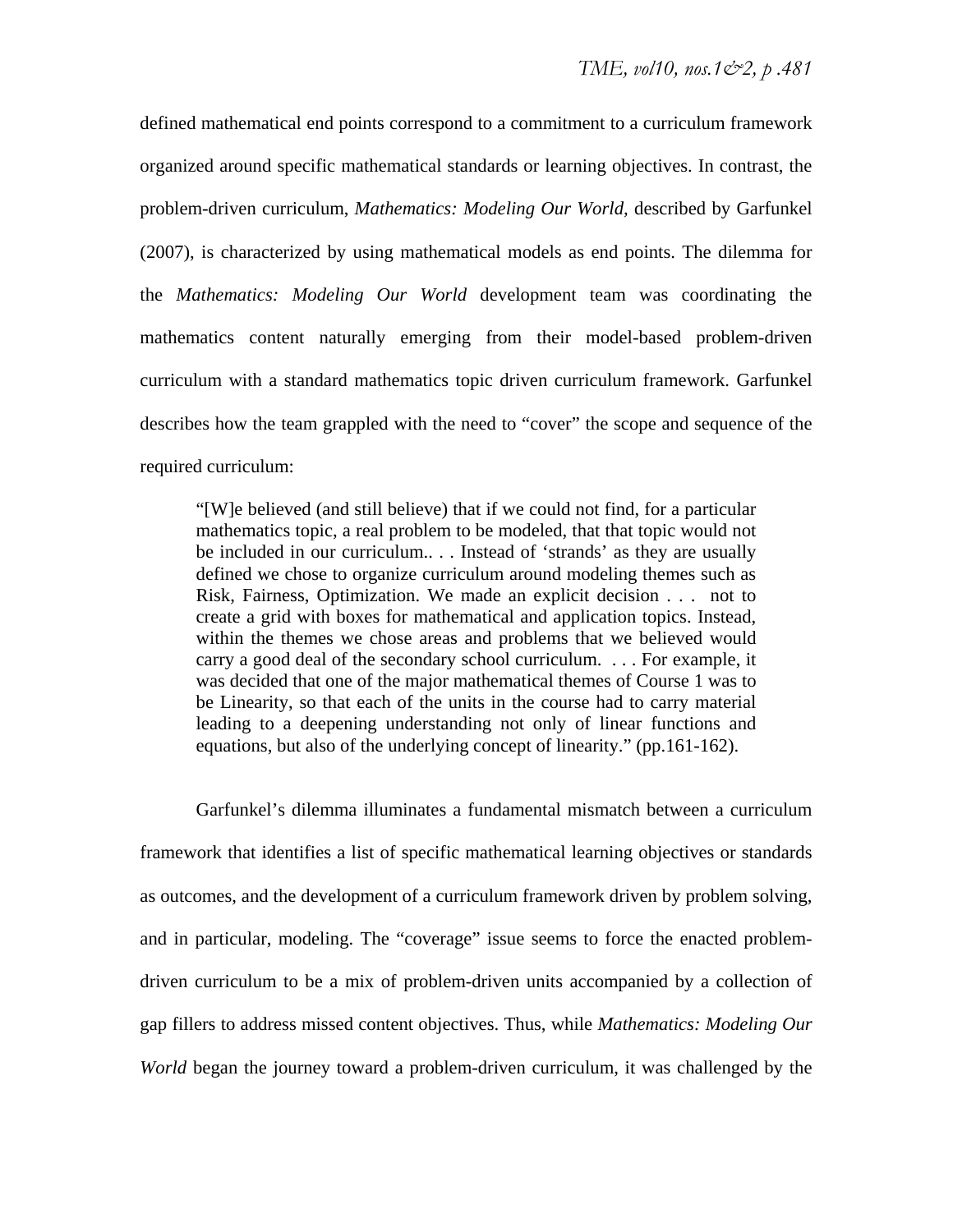coverage constraint, speaking to the question about what content *should* be included in a mathematics curriculum framework.

As a result, questions are raised about envisioning a problem-driven curriculum framework. Should a problem-driven curriculum framework have as final goals students' deep understanding of mathematical ideas that support certain types of problems, models or themes, or to demonstrate abilities about certain big mathematical ideas that were initiated in problem-solving settings? If the goal of a problem-driven curriculum is to cover certain mathematical models or themes, should the designers of a curriculum cover only those areas that naturally emerge in modeling or problem-solving work? If, on the other hand, the goal of a problem-driven curriculum framework is to accomplish certain big mathematical ideas, is the power of learning those ideas through problem solving to some extent defeated?

#### *What is the Nature of Mathematics Content in a Problem-Driven Framework?*

This larger question raises at least three issues about what mathematics to include in a problem-driven framework: What type of problems will the curriculum framework accommodate? What are the boundaries on the mathematics content to be covered? And how does the curricular framework adapt to evolving societal, scientific and technological needs concerning what mathematics is important?

A problem-driven curriculum framework would need to incorporate pure mathematical investigations, real-world applications, and modeling problems, among others. Whereas some problems nicely map onto a single mathematical big idea, others, especially applied and modeling problems emphasize multiple mathematical big ideas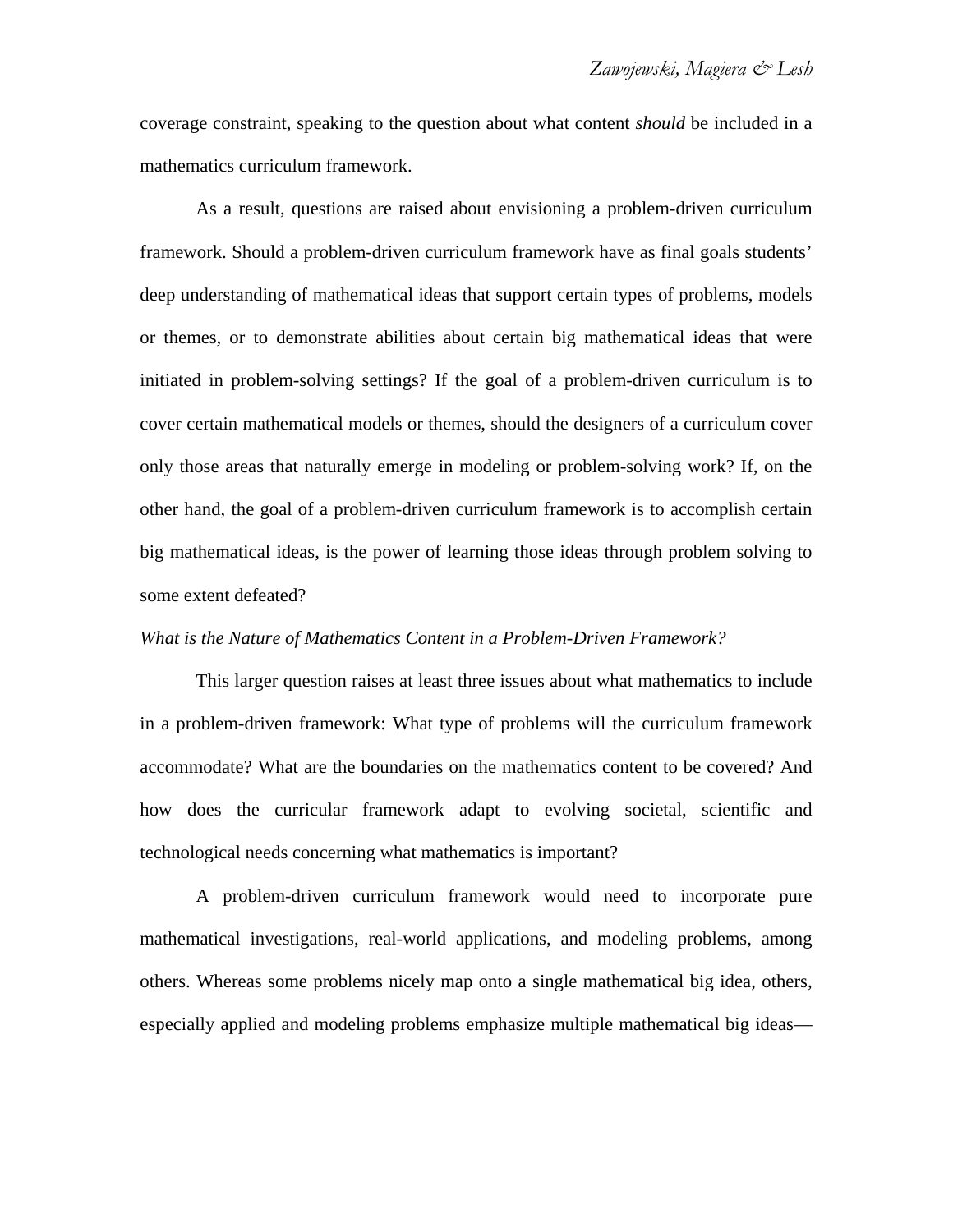adding to the complexity of developing such a framework. Consider, for example, the Aluminum Crystal Size<sup>2</sup> MEA, included in Figure 2, as an illustration.

#### Aluminum Crystal Size Problem Description

The activity is situated in the context of the manufacture of softball bats that would resist denting, but also won't break. In materials science, one learns that the larger the typical size of crystals in a metal, the more prone to bending, and the smaller the typical size the more brittle the metal. A problem was posed that had two purposes. The first was to motivate the problem solver to quantify crystal size. The second was to establish a context where a client needs a procedure to quantifying crystal size as part of their quality control. The client in the problem "hires" the problem solver to create a way to measure, or quantify, aluminum crystal size using two-dimensional images, such as the ones here:



The images are given in different scales, making visual comparison of crystals in the three samples difficult. Therefore, the mathematical procedure would need to take scale into account.

A number of different approaches typically emerge, including:

- Draw a rectangular region to designate a sample within each image. Calculate the area of the rectangle in which the crystals are enclosed. Count the number of crystals in a rectangle drawn. Compute the average area per crystal. Compare samples.
- Select a sample of crystals within each image and estimate the area of each crystal (e.g., by measuring the distance across the widest part of a crystal, and the length of the distance perpendicular to that widest part, and then finding the product of those lengths). Compute the average area per crystal. Compare samples.

## Figure 2. Aluminum Crystal Size Problem

In the Aluminum Crystal Size Problem, multiple big ideas in mathematics are

relevant to producing a good solution. Spatial reasoning is important as the problem

solver needs to figure out ways to quantify regions that are not consistently shaped nor

consistently sized, yet must be considered collectively as a "class" tending toward a

<sup>&</sup>lt;sup>2</sup> For the full activity, see: Diefes-Dux, H. A., Bowman, K. J., Zawojewski, J. & Hjalmarson, M. (2006). Quantifying aluminum crystal size part 1: The model-eliciting

activity. *Journal of STEM Education and Research (7)* 1&2, 51-63*.* 

Hjalmarson, M., Diefes-Dux, H. A., Bowman, K. J. & Zawojewski, J. S. (2006).

Quantifying aluminum crystal size part 2: The Model-Development Sequence. *Journal of STEM Education and Research h (7)* 1&2, 64-73*.*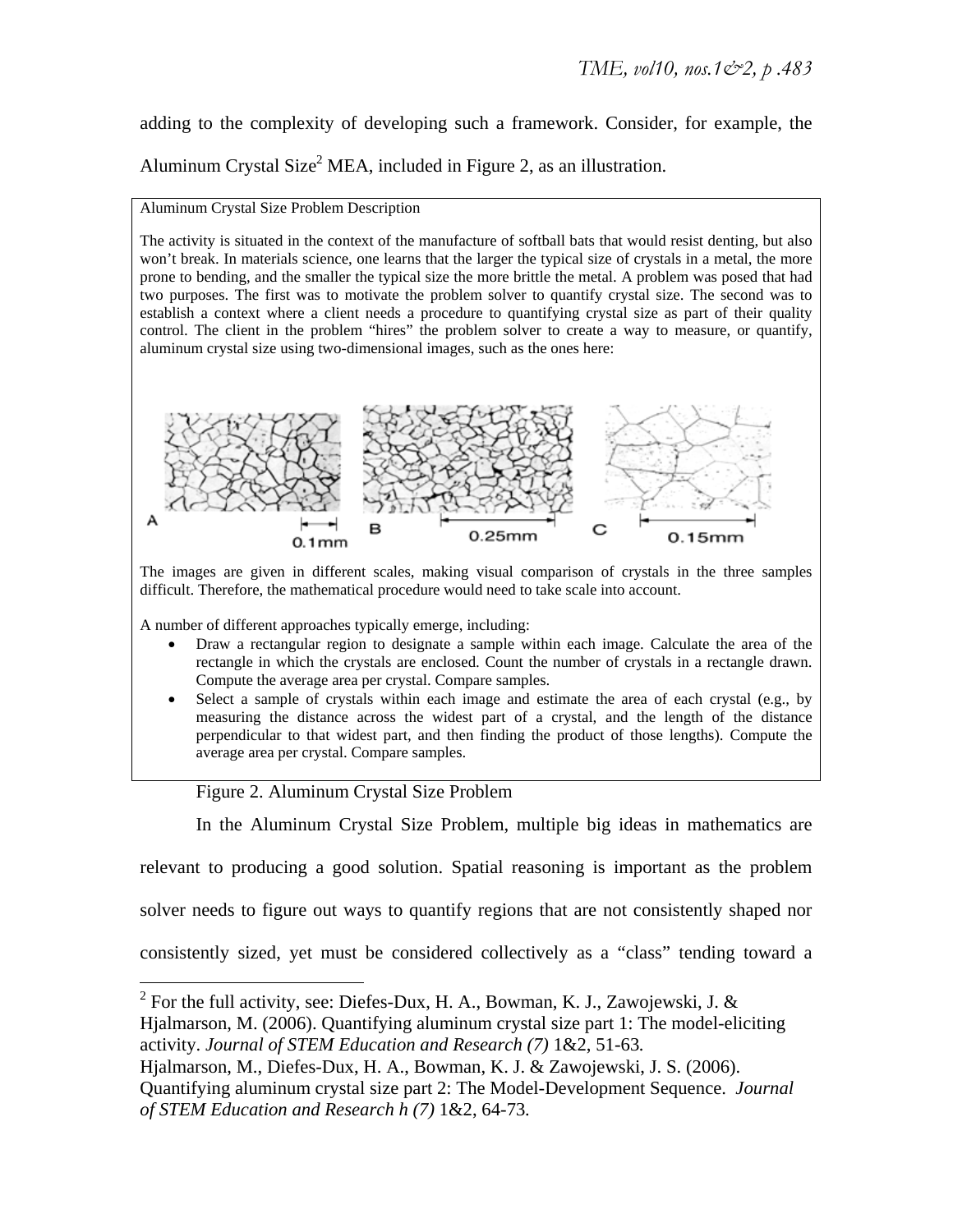certain size. The problem solver must also consider what parts of the regions to use in the quantification. Measurement is another big idea addressed, since a definition of crystal *size* needs to be generated and mathematized. Proportional reasoning is needed because the micrographs are all shown to different scales, which needs to be accounted for in the development of the mathematical model for crystal size. Sampling is important when deciding what regions of the micrograph to use to determine the size of the crystals in the full image; a good solution will incorporate a method for selecting samples to include in the mathematical model. Measures of centrality are likely to emerge because quantifiable characteristics of the various crystals need to be summarized in some way to come up with a single measurement of crystal size. Finally, mathematical modeling is the centerpiece of the activity. If the Aluminum Crystal Size activity is used as the centerpiece of a unit of study, the problem context drives what mathematical topics are encountered. A framework, then, is needed to help make decisions about which topics to investigate more deeply, whether to stay within the problem context in those investigations, and whether or when to incorporate other more conventional lessons or purely mathematical investigations on the conventional topics.

The second consideration concerns the boundaries of mathematics curricular topics. For example, an economics problem may require designing a mathematical model that optimizes costs while producing the highest quality possible. An engineering problem may have ethical ramifications, where the "best" possible mathematical solution to attain cost-effectiveness may not meet equity considerations. A problem may lend itself to an elegant mathematical solution that uses cutting-edge technology, but the solution may not work with the *commonly* available technology. In the real world, when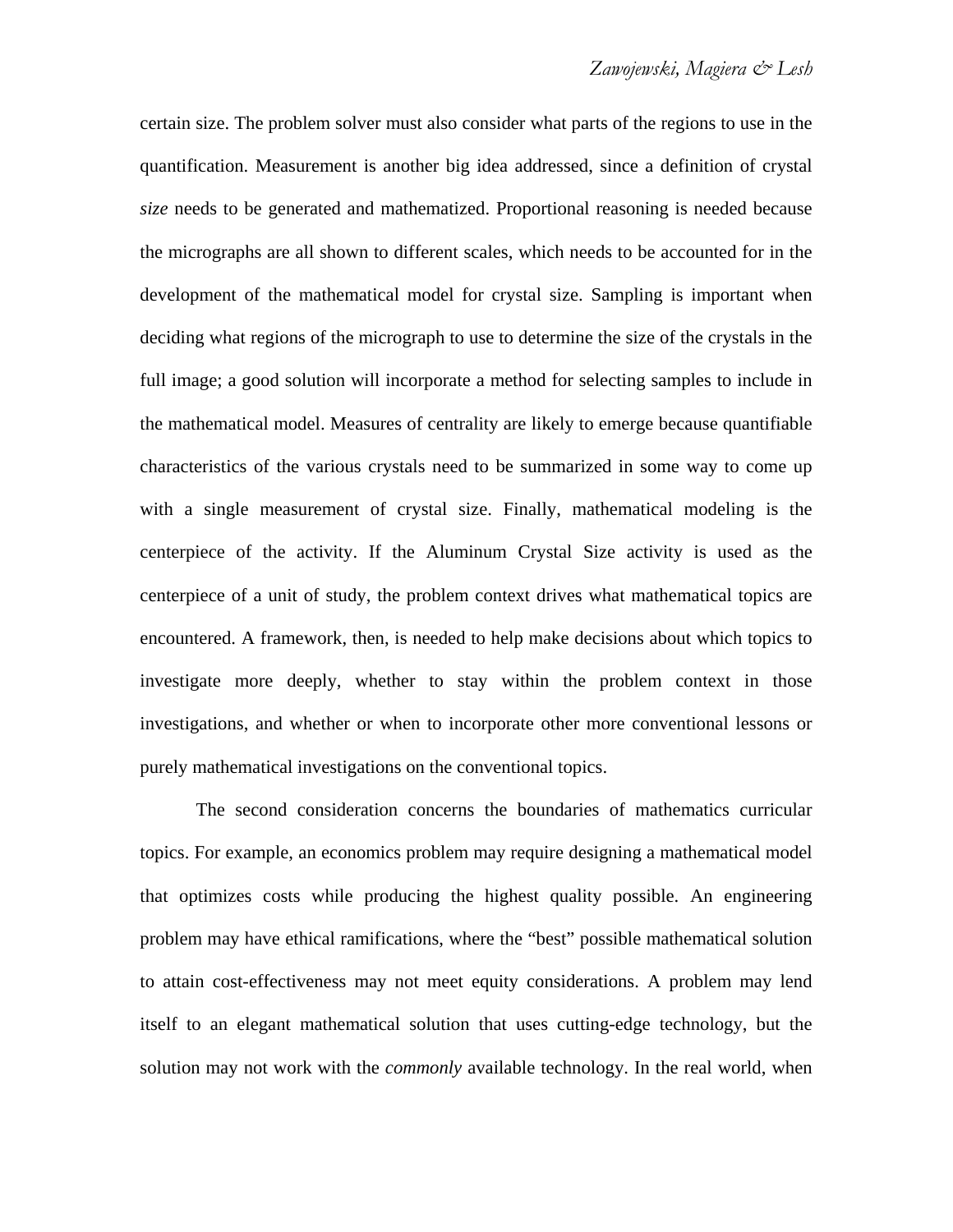clients want quantitative-based solutions that are cost-effective yet most powerful, thoroughly but quickly produced, and usable by a wide audience yet secure from abusers, the mathematical and non-mathematical considerations are inseparable. A collaboration of engineering educators have grappled with such an issue in the context of engineering education, where the goal has been to teach foundational engineering principles through mathematical modeling problems that carry competing constraints when considering ethical components (e.g., Yildirim, Shuman, Besterfield-Sacre, 2010).

The content of mathematics curriculum needs to be an entity that can evolve, and can be flexible and nimble as problems faced in the workplace and society evolve—the third consideration. To illustrate, two hundred years ago the computational algorithms needed for bookkeeper's math were appropriately the main focus of school mathematics content. Now-a-days, research on current professional use of mathematics in fields such as engineering (e.g., Ginsburg, 2003, 2006), health sciences (Hoyles, Noss, & Pozi, 2001; Noss, Holyes & Pozi, 2002) and finance (Noss & Hoyles, 1996) reports an increasing need for students to develop or adapt mathematical models to solve novel problems and to flexibly interpret and generate representations. Zawojewski, Hjalmarson, Bowman, & Lesh (2008) indicate that "the real world uses of mathematics are described [in the studies referenced above] as often requiring that mathematical knowledge be created or reconstituted for the local [problem] situation and that content knowledge be integrated across various mathematics topics and across disciplines" (p. 3).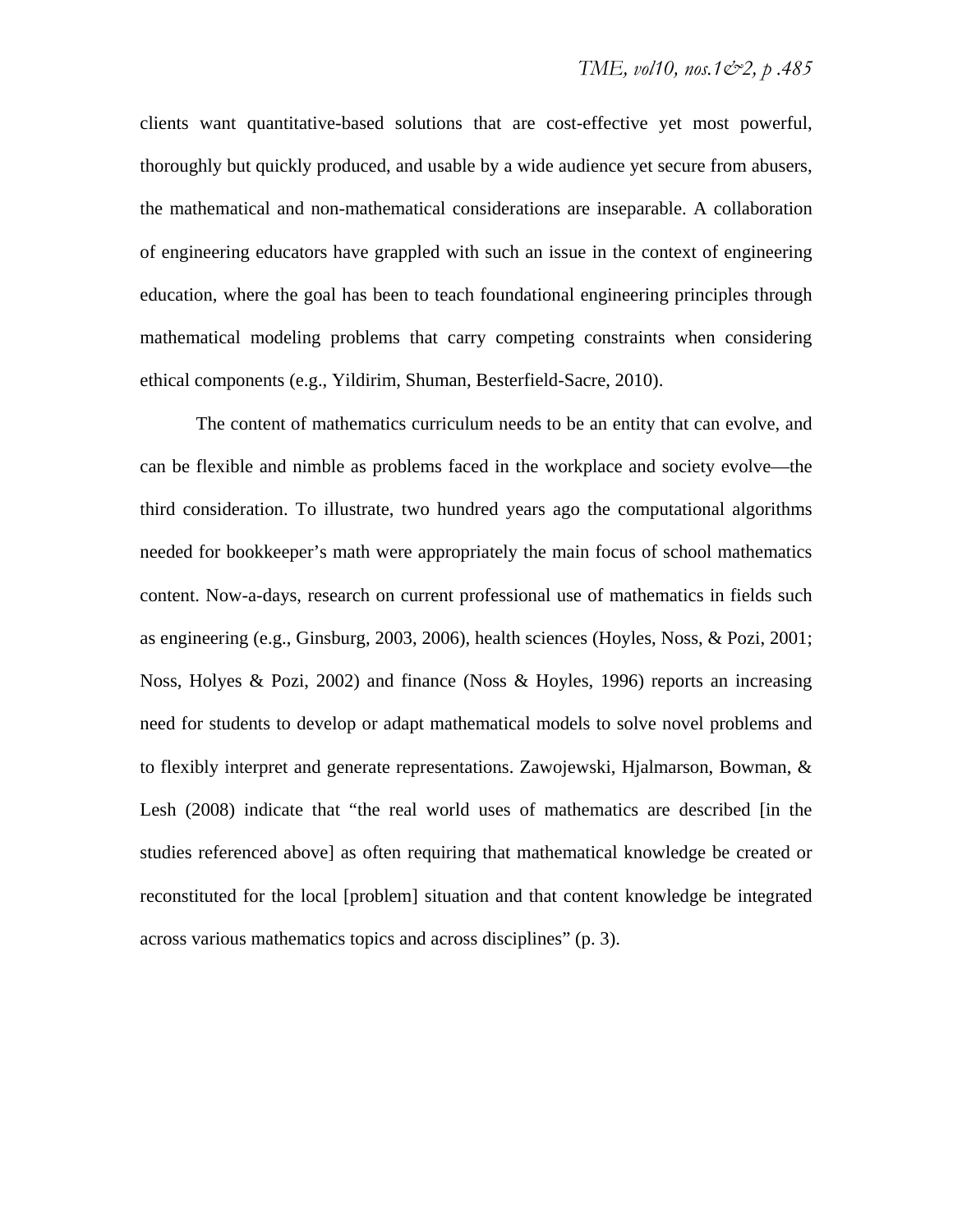#### **A Proposal for an Alternative Problem-Driven Curriculum Framework**

Major dilemmas of constructing on over-arching curriculum framework were illuminated using the two problem driven curriculum frameworks described above. But, even when considered together, the RME and *Mathematics: Modeling Our World* do not necessarily accommodate all aspects of important mathematics to be learned. In particular, the RME framework is driven by problem-solving launches followed by a sequence of activities and instruction that lead to an increased understanding of formal mathematical systems. Garfunkel's *Mathematics: Modeling Our World* is organized around themes such as risk, fairness, optimization and linearity, each representing important areas of mathematics associated with formal mathematical modeling. Both generally aim toward formal mathematical goals, but do not have as end goals mathematics deeply embedded within broad contextual situations and areas such as ethics or equity. The alternative proposed here is based on a notion of model-development sequences that broadens the one described by Lesh, Cramer, Doerr, Post, & Zawojewski (2003). Like RME and Garfunkels' curricula's development, the underlying assumption is that powerful learning of mathematics emerges from students' mathematization of problematic situations. Going beyond RME and Garfunkel, a problem-driven mathematics curriculum framework built around model-development sequences has the potential to incorporate both formal mathematical big ideas/models and real world messy models that are intertwined with non-mathematical constraints.

Lesh, Cramer et al. (2003) describe model-development sequences as beginning with model-eliciting activities (MEAs), which are instantiated in the two problems presented so far (Figures 1  $\&$  2). The main characteristic of a MEA is that the problem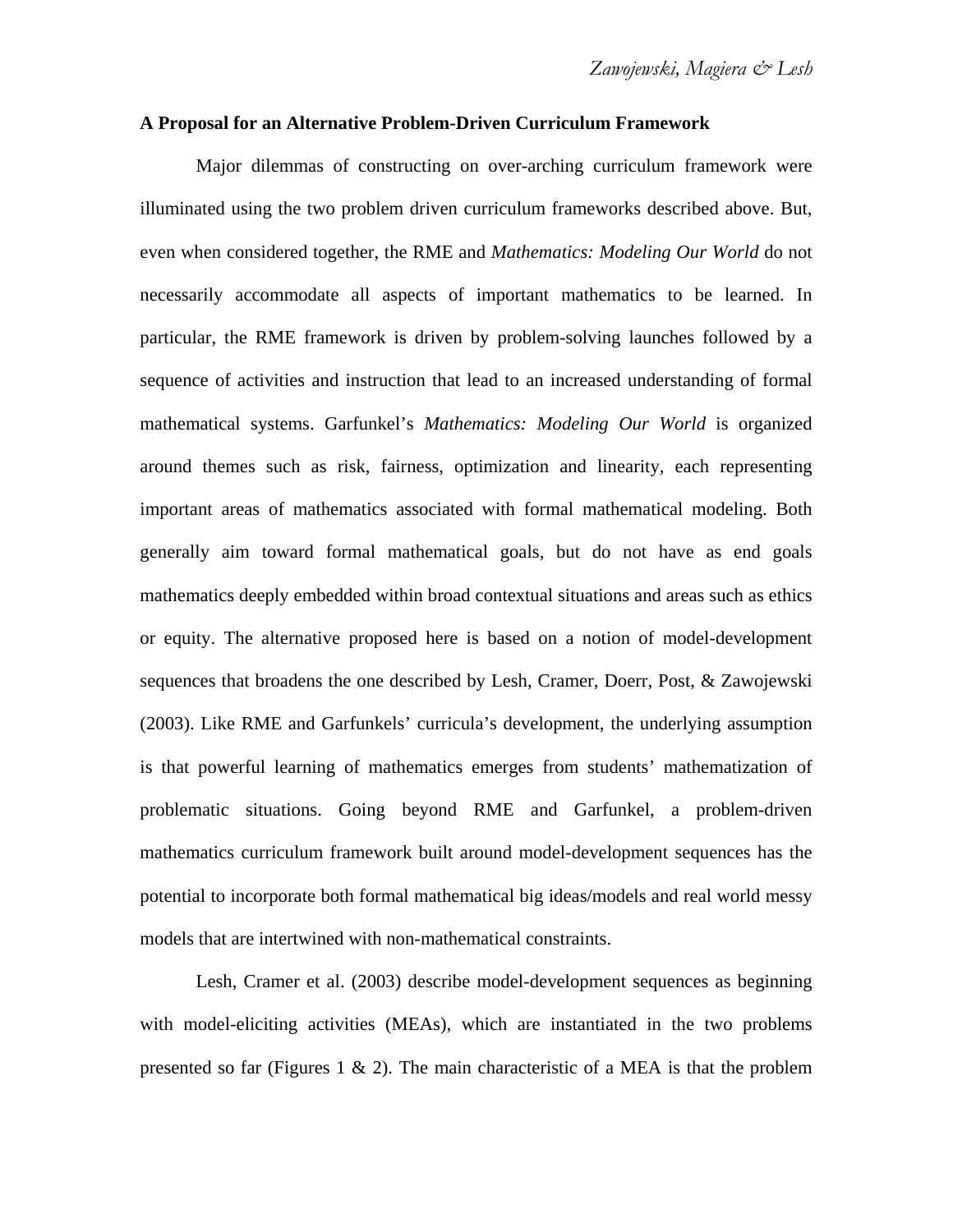requires students to create a mathematical model in response to the task posed, which could be extended to the production of smaller parts of formal mathematical systems. MEAs have traditionally been designed using six specific design principles (Lesh, Hoover, Hole, Kelly, & Post, 2000) to devise "authentic" contexts, involving a client with a specified need for a mathematical model that facilitates making a decision, making a prediction, or explaining a reoccurring type of event in a system. Following the initial MEA are planned model-exploration activities (MXAs), which vary from comparing and contrasting trial models posed by peers in a class, to more conventional meaning-based instruction on various mathematical aspects of the model. For example, the Aluminum Crystal Size problem may be followed up with a lesson on the role and power of random sampling for making inferences, or an opportunity for students to compare and contrast their procedures for determining typical crystal size in micrograph samples. Similarly, one of the authors interviewed a teacher who enacted an MXA activity with her third grade students who had completed the Grant Avenue Reading Certificate Problem (Figure 1). After the teacher asked the third grade students to present their rules to each other, she asked students to identify similarities and differences among the sets of rules, and probed students perceptions of the pros and cons. By asking questions about what aspects of the situation each set of rules attended to and ignored, and how the choice of variables influenced the impacts the outcomes, she was teaching foundational ideas of modeling. For example, Group 2's response (Figure 1) ignores the number of books in the data—depending only on the number of pages to represent "reading a lot." Group 1 (Figure1), on the other hand, used all three types of data (number of pages, number of books and the rating of easy/medium/hard). Even though Group 2's response did not fully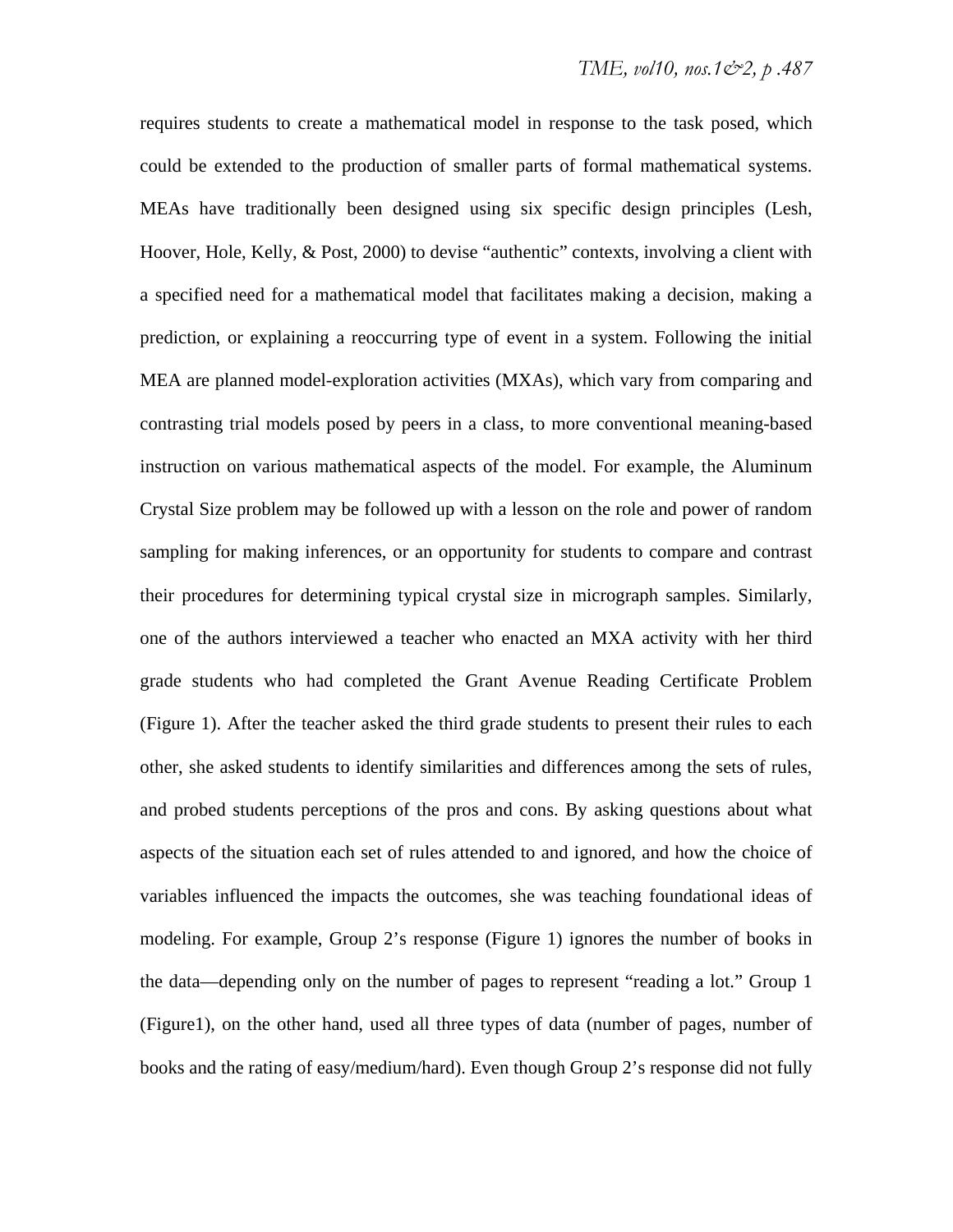meet the criteria articulated in the problem, the use of page numbers only, and not the number of books, is defendable as an indicator of amount of reading. Helping the students articulate rationales for their decisions supports the development of an initial understanding that models are systems that represent larger systems, and inevitably capture some features of the original system, while ignoring other aspects.

A model-development sequence closes with a model-adaptation or modelapplication activity (MAA). To illustrate the power of a MAA, consider the full sequence of activities that has been used in the first-year engineering course (with students fresh out of high school) at Purdue University<sup>3</sup>. The opening Nano Roughness<sup>4</sup> MEA, (see Figure 3) is "set in the context of manufacturing hip-joint replacements where the roughness of the surface determines how well the joint replacement moves and wears within the hip socket" (Hjalmarson, et al., p. 41). Given digital images of the molecular surface of different samples of metal, students were asked to create a procedure for quantifying the roughness of each sample, which resulted in a variety of models. The subsequent MXA introduced students to a conventional engineering model for quantifying roughness, the *average maximum profile (AMP)* method, and then asked them to compare their model for quantifying roughness to the conventional engineering model. The goal for this MXA was to enable students to identify and understand trade-

 $\overline{a}$ 

<sup>&</sup>lt;sup>3</sup> Purdue's first-year engineering program has been using MEAs and model-development sequences for the past 9 years with approximately1500 student per year in West Lafayette, Indiana, USA (Hjalmarson, Diefes-Dux & Moore, 2008).

**<sup>4</sup>** The full activity can be found in J. S. Zawojewski, H. A. Diefes-Dux, & K. J. Bowman (Eds.), (2008). *Models and modeling in engineering education: Designing experiences for all students* (pp. 317-322)*.* Sense: Rotterdam, The Netherlands. The lead author of the activity is Tamara J. Moore.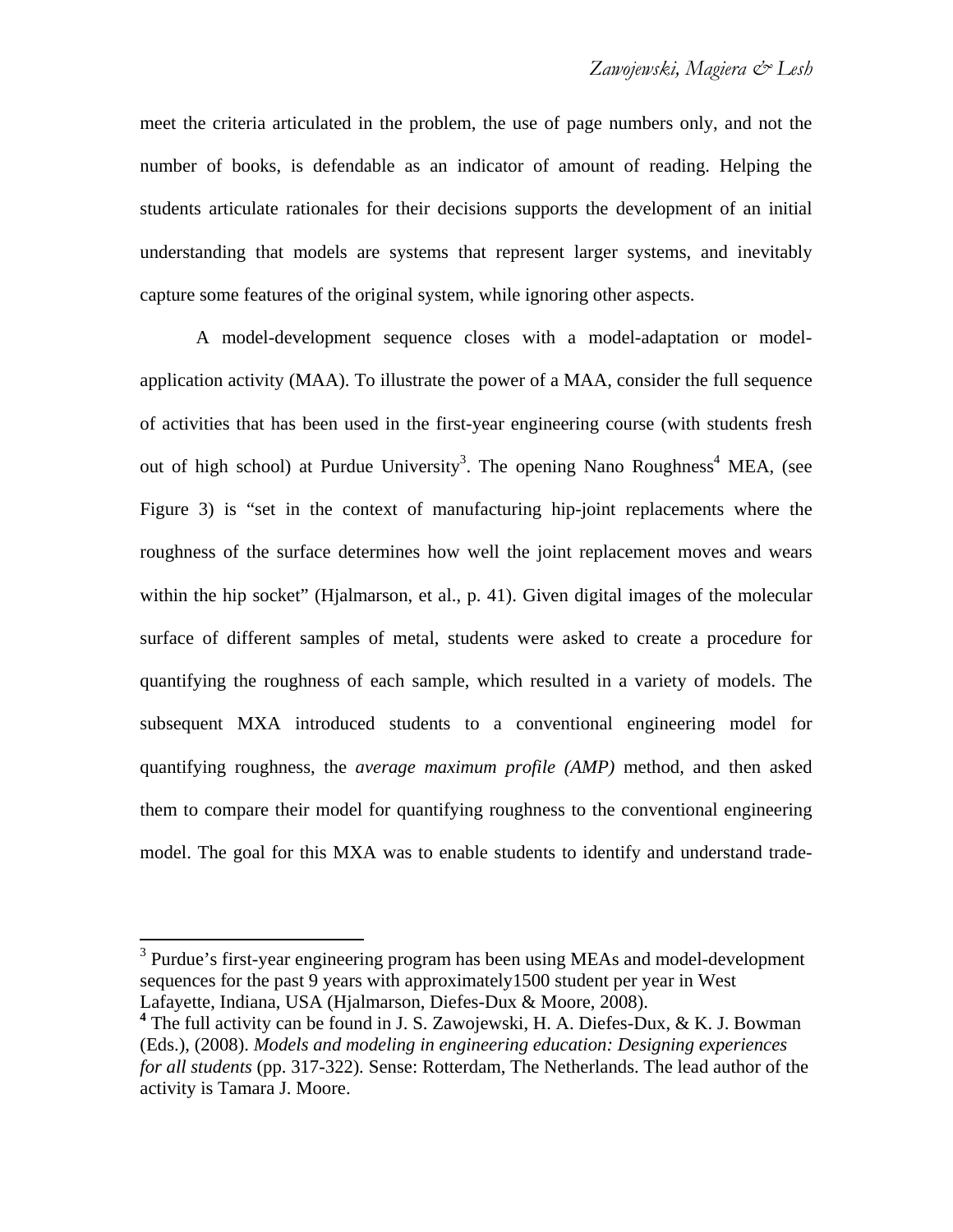offs between models, and to identify and understand rationales and assumptions underlying different models.

#### **Nano Roughness MEA**

This goal of this activity is to produce a procedure to quantify roughness of metal surfaces at a microscopic level. Students are given atomic force microscope (AFM) images, similar to the one below, of three different samples of metal surfaces. At the atomic level, the lighter parts of the image represent higher surface, and the darker parts of the image represent lower surface. The gray scale indicator, to the side, provides information about the height of the surface. To motivate the problem situation, the students learn that the company, who is their client, specializes in biomedical applications of nanotechnology. They are planning to produce synthetic diamond coatings for use in orthopedic and biomedical implants, and need to have a way to quantify roughness of the coating surfaces. Given three top-view images of gold samples (illustrated in the one sample below), the modelers are asked to develop a procedure for quantifying the roughness of the material so the procedure could be applied to measure roughness in other types of metal samples.



*Sample of an AFM image of gold surface (AFM data courtesy of Purdue University Nanoscale Physics Lab)* 

#### Figure 3. Nano Roughness MEA Description

The model-development sequence closes with a Model-Adaptation Activity (MAA) that requires students to adapt either *their* model for measuring roughness, or the conventional model, to a new situation. To do the work in the Purdue example, students were given a raw data set that had been used to produce a sample digital image. These raw data had been gathered by using an atomic force microscope (AFM), which uses a nano-scale probe dragged along the surface of the metal sample in lines at regular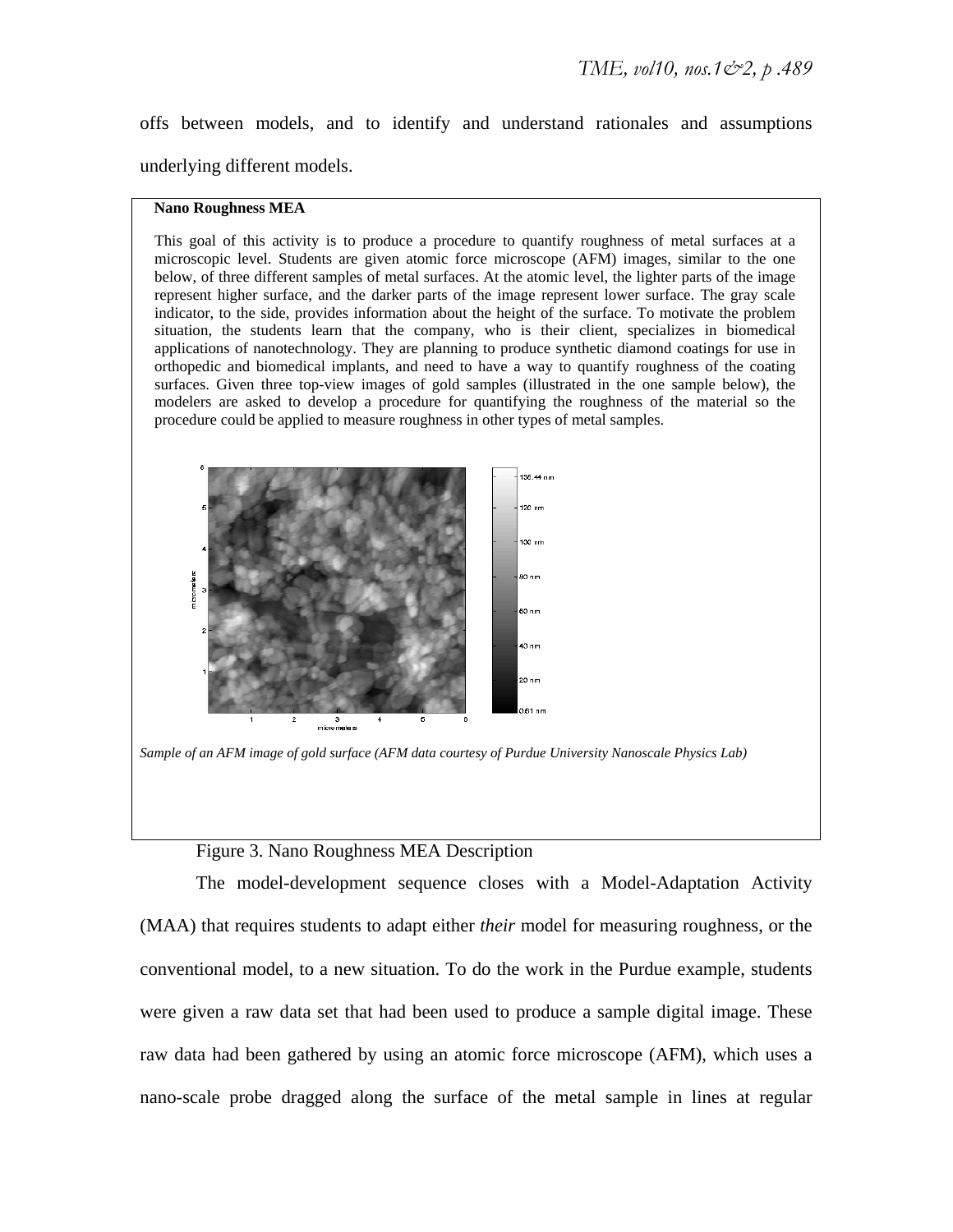intervals, measuring the relative heights along the bumps of the molecules. The students were asked to generate, using MATLAB, a cross sectional view of any line segment drawn on an image of the gold surface. In particular, they produced graph-like products that portrayed the relative heights of the bumps and valleys for any line segment drawn on an image. The mathematical learning goals for this MAA were to conduct 2 dimensional array manipulations of the data and to incorporate statistical reliability considerations into the process. Broader learning goals for the Nano Roughness problem include programming and fundamental engineering principles—illustrating how mathematics learned may be embedded and intertwined to what traditionally has been considered non-mathematical topics.

While MEAs, and their accompanying model-development sequences have traditionally been tied to authentic realistic modeling contexts, the basic concept of eliciting a mathematical model can be broadened to incorporate the more traditional modeling work, such as described by Garfunkel (2007). The model-development sequence framework can also be envisioned to include the elicitation of aspects of formal mathematical systems, such as what is the aim in RME. In other words, modeldevelopment sequences have a great deal of potential to serve as an umbrella framework that provides a way to unify problem-driven curricula frameworks, especially when considering the flexibility of Learning Progress Maps (LPMs), which is proposed as a possible way to represent problem-driven curriculum frameworks.

#### **Envisioning a Representational System for Problem-Driven Curriculum**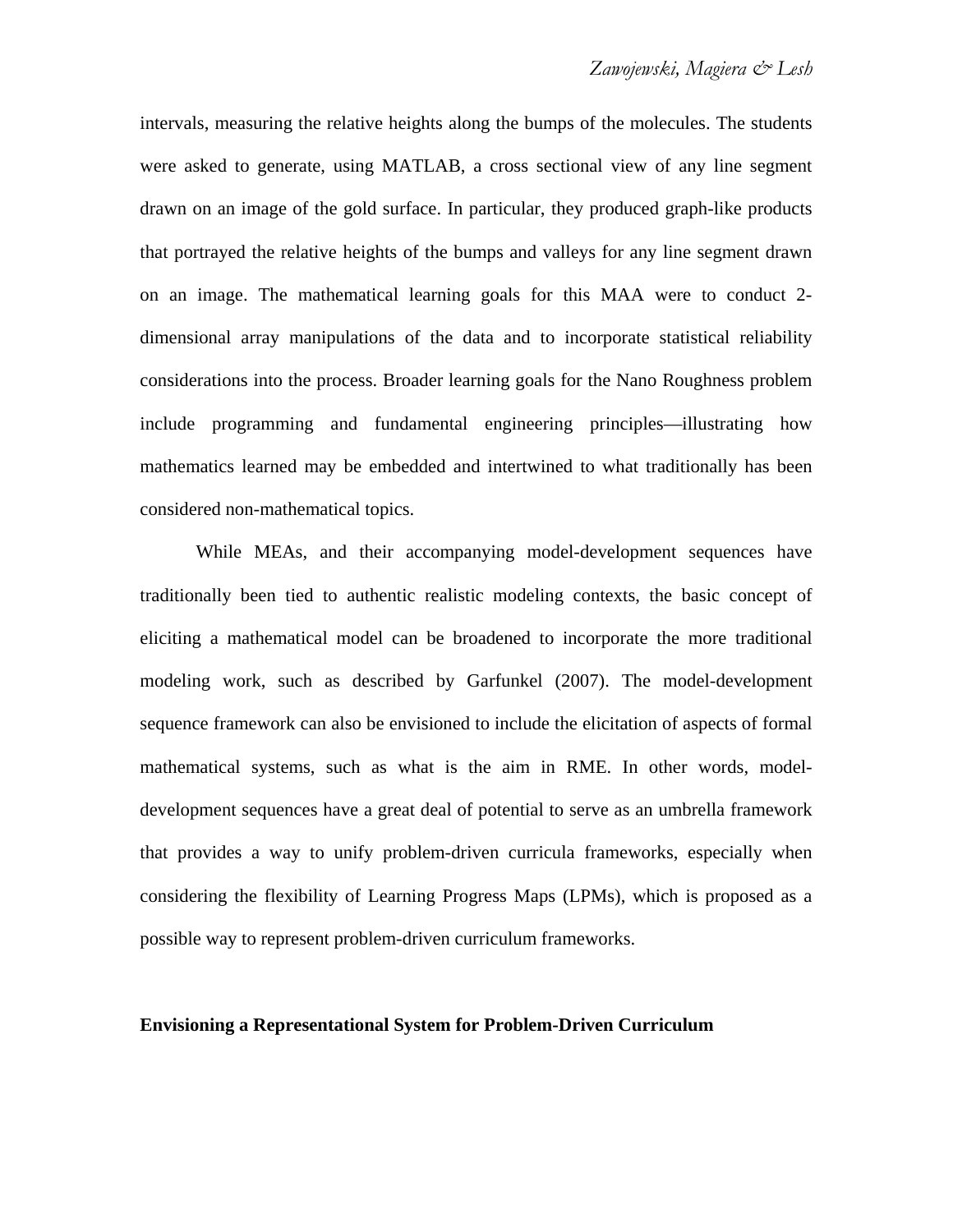Using a metaphor of topographical maps, Learning Progress Maps (LPMs) can be thought of as a dynamic representation of mathematics curriculum *and* students' learning (Lesh, Lamon, et al., 1992; Lesh, unpublished manuscript). Lesh's goal in developing this concept has been to help teachers readily answer practical classroom questions such as: What concepts do my students still need to address in this unit I am teaching? Which topics would be strategic to address next? What are concepts or topic areas where my students appear to require more experience? Which students are having difficulty with specific concepts, and which have demonstrated learning in those areas? Single score results from large-scale measures do not provide useful information for these questions, whereas item-by-item information for every student might be overwhelming to use as an everyday tool to make decisions about classroom instruction. Portfolio assessment is difficult to define and standardize, let alone use for day-to-day classroom decisions about instruction. On the other hand, good teachers *do* develop their own personal methods to keep track of individual students' progress in a variety of ways, although their systems are idiosyncratic to the teacher, often very detailed, and usually perceived by others as too time consuming to maintain.

#### *How Might a Learning Progress Map (LPM) Represent a Problem-driven Curriculum?*

Consider a hypothetical topographical map representing a curriculum organized around mathematical big ideas, important mathematical models, or formal mathematical systems, presented in Figure 4. Lesh, Lamon, et al. (1992) describe the mountains of the landscape as corresponding to the "big mathematical ideas" of a given course (6 to 10 big ideas in this case), and the surrounding terrain of foothills and valleys as depicting facts and skills related to the big ideas. Using the topographical maps metaphor, one can think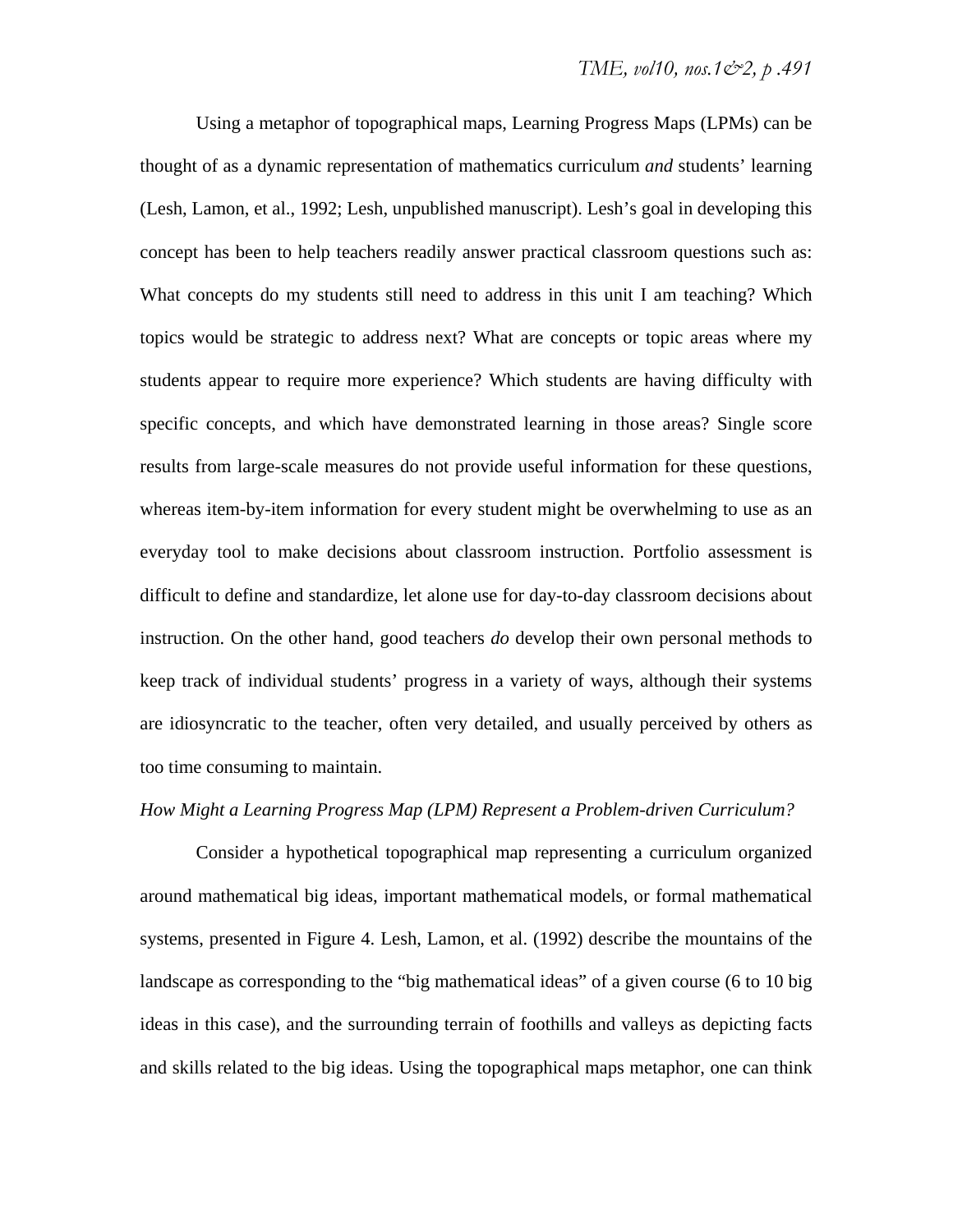about the height of the mountain as representing the relative importance of big mathematical ideas in the course, while relationships among the big ideas can be expressed by the proximity of the mountains to each other. The tops of the mountains would represent deep understanding of the big idea, abilities supporting the big ideas can be represented on the sides of the mountains, and associated tool skills (e.g., manipulations, skills, facts) can be represented by the regions of the surrounding foothills and valleys.



Figure 4. Representation of Big Ideas, Supporting Abilities, and Tools in a Course A top-down view of the topographical curriculum map (illustrated in Figure 5), might delineate the interplay of the big mathematical ideas, supporting abilities and tool skills to be "covered" in the given course, in a way analogous to a traditional scope-andsequence document.

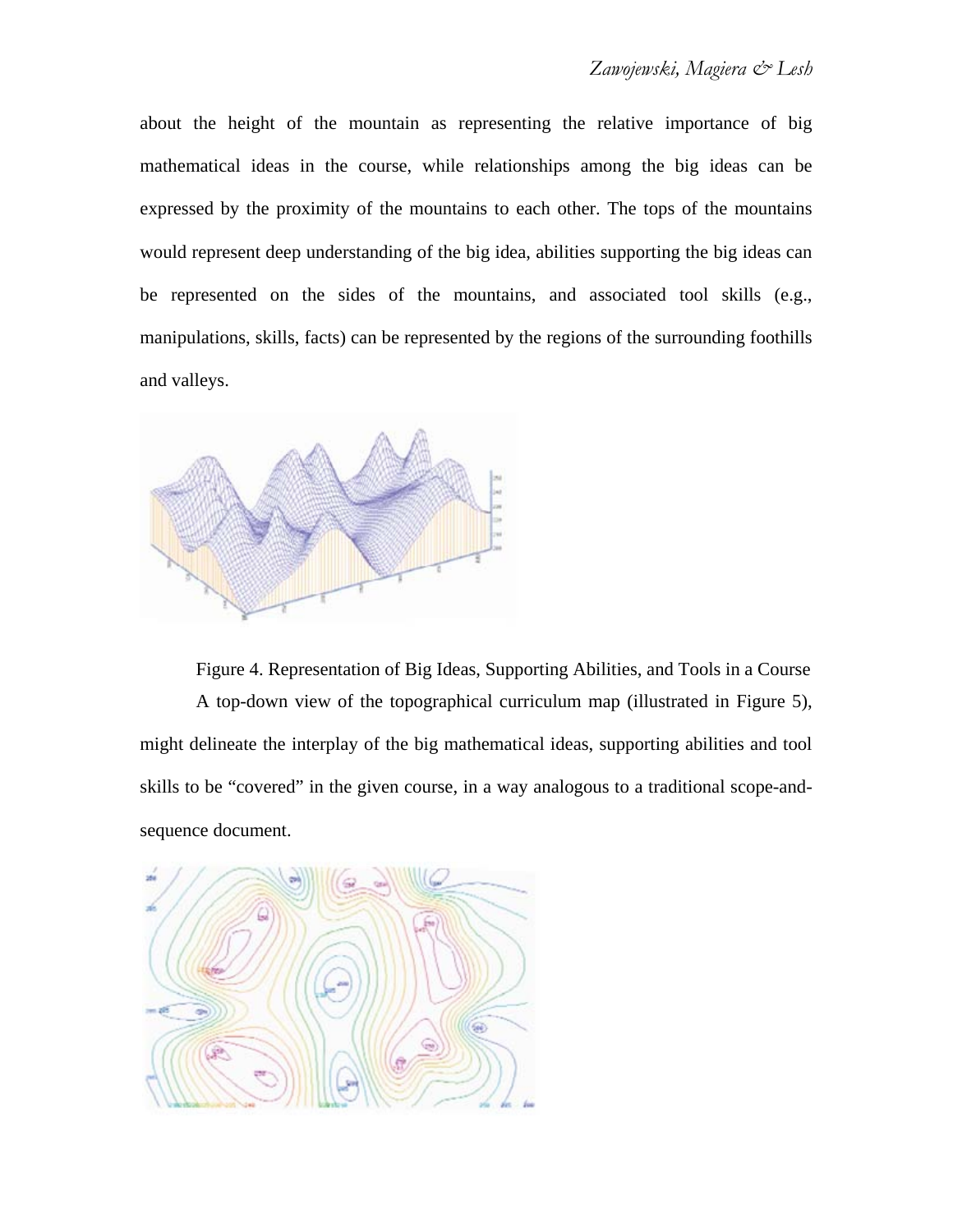Figure 5. Top Down View of Curriculum Scope and Sequence

On a LPM, problem-solving, modeling, deep insights into a designated mathematical big idea, and higher-order mathematical thinking about the idea would be designated in regions on the tops of the mountains. Thus, problems that involve multiple big mathematical ideas, such as the Nano Roughness MEA, could be represented by multiple mountains (e.g., 3-d geometry, proportions, sampling, measurement, mathematical models). The height of the mountains, and the arrangement of the regions around them, would represent the relative importance of the major mathematical areas with respect to the MEA. Supporting concepts and procedures would correspond to the sides of the mountain, and needed skills and facts would correspond to the adjoining valleys around each mountain. For example, in the Nano Roughness MEA, the fluent interpretation and manipulation of the scales would be an important component of proportional reasoning, and thus represented on the sides of a proportional reasoning mountain. The valleys nearby each mountain would represent the automatic skills and concepts that might be thought of as the tools of the trade for that big idea, such as masterful and precise computation or algebraic manipulation. Another illustration might be the linearity theme of *Mathematics: Modeling out World*, as described by Garfunkel (2007). Linearity might be the name of the mountain, and the idea of representing linear expressions in various forms (as narratives of situations, as tables, as graphs) may each correspond to regions along the side of that mountain, and fluent manipulation of linear equations might be represented in the valley nearby the mountain.

The potential flexibility of the proposed representational system is greatly enabled by the power of technology. For example, given that the concept of linearity is a major theme in Course 1 of *Mathematics: Modeling out World*, linearity may be important to a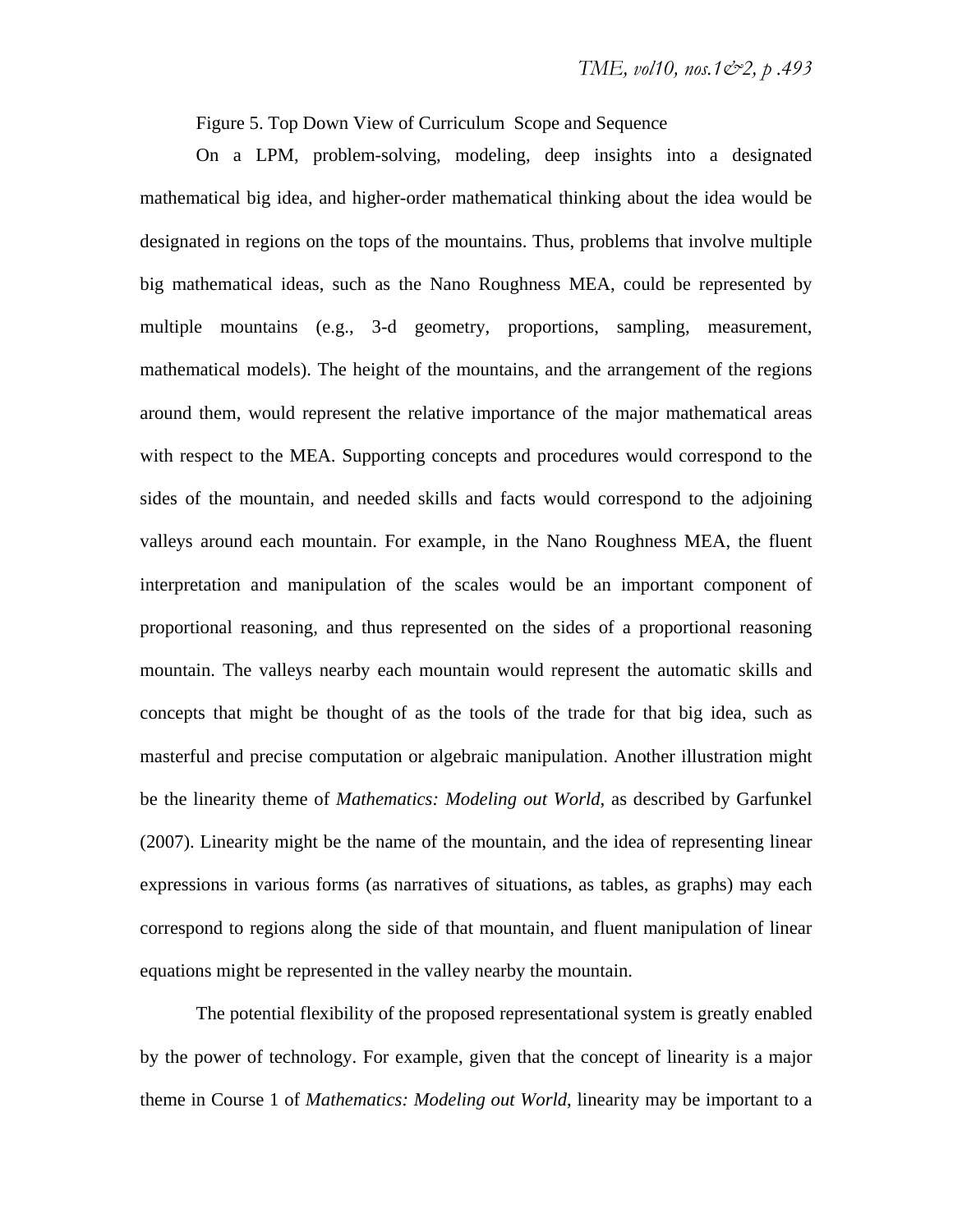number of units, and emerge in a variety of contexts. In the mountain representational system for each unit, the theme of linearity may be represented as an overlay of a particular colors or textures (e.g., striping, dotting) on all terrains. Further, theoretical perspectives on learning may also be represented using different intensities of colors to illustrate the three dimensions in RME, or an activity's classification in modeling sequences i.e., MEAs, MXAs and MAAs. The envisioned representation of a curriculum framework could provide teachers with the opportunity to manipulate the map, providing varied views of the curriculum. For example, a teacher may want to see how linearity emerges across chapters within a course by viewing any and all mountains that represent linearity across chapters. While one can imagine many useful scenarios of manipulation, the greatest potential for LPMs, however, is probably representing students' progress through the curriculum.

#### *How Might a Learning Progress Map (LPM) Serve Assessment?*

In a problem-driven curriculum framework, assessment of big ideas and models would be supported by LPMs which are envisioned as providing manipulable representations of students' attained curriculum. Specific assessment data can be used to "fill in" appropriate regions of a LPM for a particular student in a course. Since in a problem-driven curriculum, the students' mathematical experiences begin in problemsolving environments, and supporting skills may be learned or mastered later and at various levels, record-keeping is potentially very challenging. Planning assessment points to correspond with particular regions of the map would be a strategy for input points that would in turn help keep track of accomplishments by individuals, while also potentially providing a visual picture that organizes the assessment data for the individual students.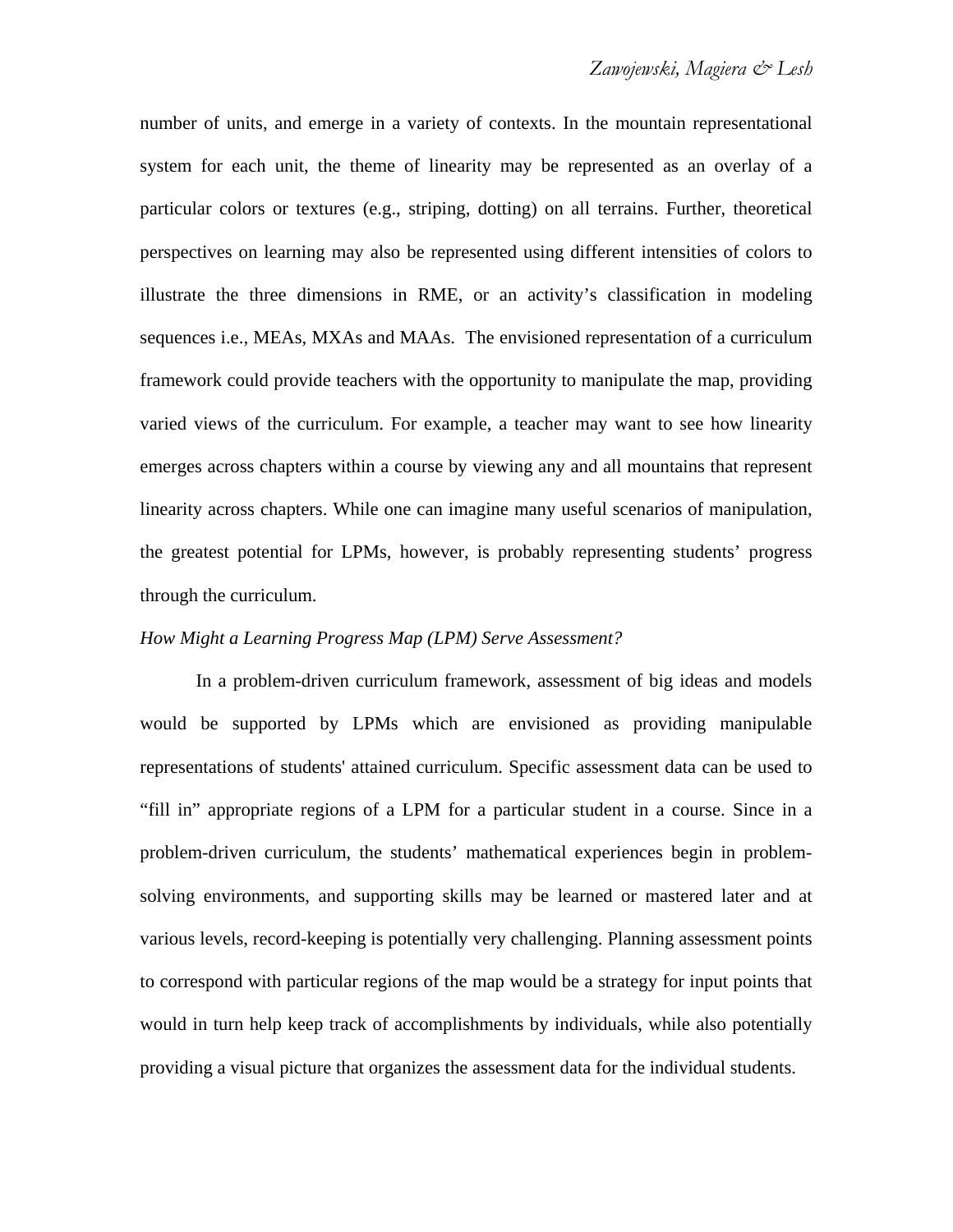Assessment data points can be drawn from students' responses to problem-solving or modeling activities and used to guide subsequent instructional activity. To illustrate, consider the work of Diefes-Dux and colleagues, who have been very active in documenting students' modeling performance on iterations of revised solutions to MEAs. They have developed systematic ways to evaluate the development of mathematical models that students generate (e.g., Carnes, Diefes-Dux, & Cardella, 2011; Diefes-Dux, Zawojewski, & Hjalmarson, 2010). Their assessment rubric (Diefes-Dux, Zawojewski, Hjalmarson, & Cardella, 2012) that addresses four general characteristics of the models is made into task-specific versions for each MEA. Their recent work has focused on the challenge of identifying and implementing feedback to students with a goal of prompting students to rethink and revise their solution model to be more powerful and efficient (personal conversation with Diefes-Dux, January 17, 2012). One can imagine that this line of research would be enhanced with the proposed framework and representational system. For example, Diefes-Dux and colleagues' evaluate the generalizability of students' models based on three criteria. Assessment of a model's "re-usability" documents the stability of the model over its independent applications; that is, whenever the model is re-applied to a given data set the model will produce the same results each time. Assessment of model's "share-ability" documents whether the model is communicated well enough so that other users can apply the model independently and reliably. Finally, the assessment of the model's "adaptability" focuses on the articulation of critical rationales and assumptions on which the model is constructed, so that an external user would be able to intelligently modify the model for new, somewhat different, circumstances. These three dimensions could be easily represented and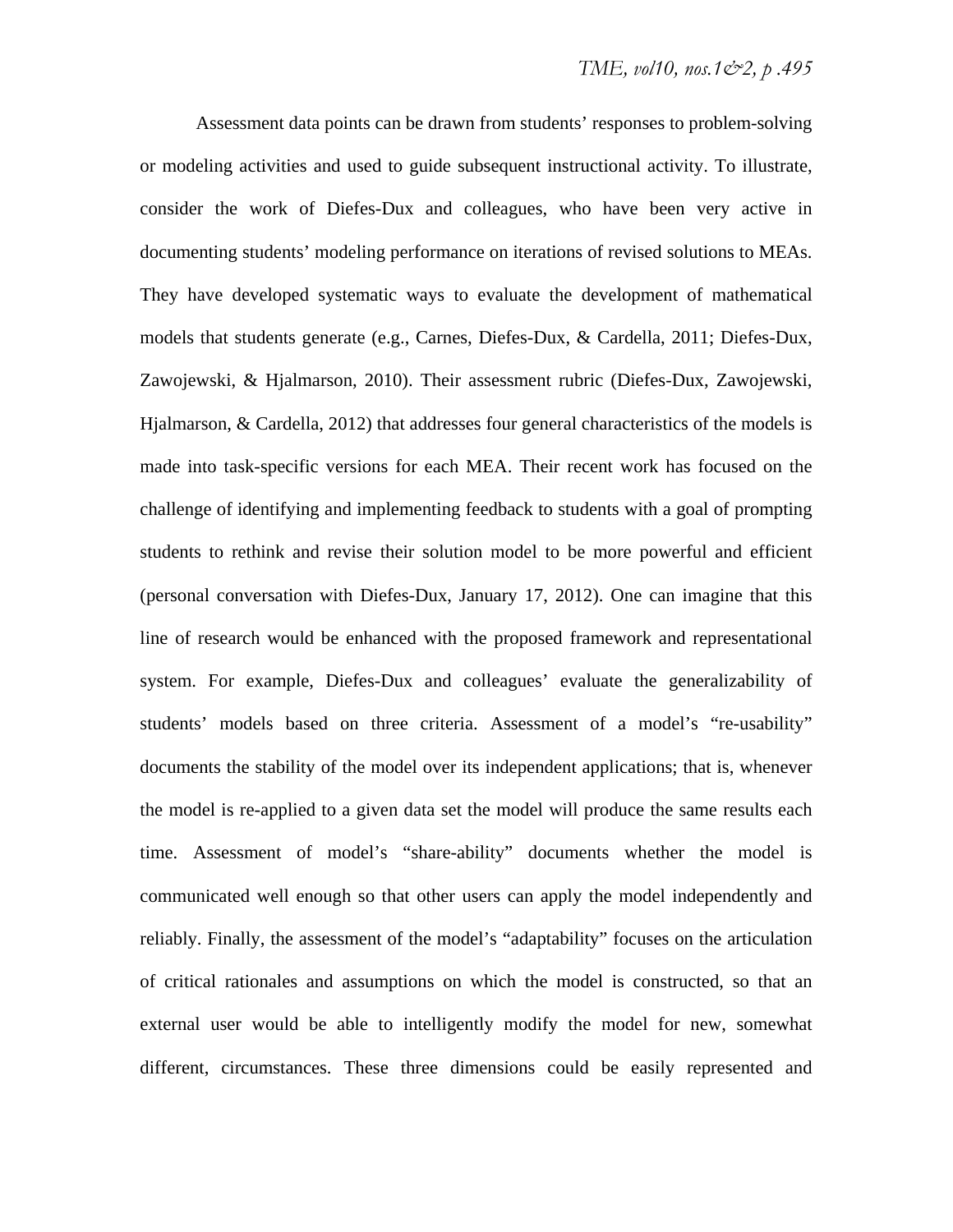manipulated in the envisioned framework to look for patterns and trends in students' series of revised models.

In a problem-driven curriculum framework, assessment of students' performance on concepts, skills, and procedures that support big ideas and models can be facilitated by LPMs and guided by available mathematics education research. For example, in the Ongoing Assessment Project (OGAP), Petit and colleagues (e.g., Petit, Laird, & Marsden, 2010) examined all available mathematics education research in selected domains, identified important benchmarks and "trouble spots" of understanding, and targeted those specific concepts and skills for the development of assessment items and activities. They have completed the work on fractions, multiplication and proportions. Such assessment items can be used as data points in the side regions and valleys of mountains corresponding to the big mathematical ideas. Further, in conjunction with the growing body of research on learning progressions (e.g., Clements, 2004), assessment points that have been embedded in the learning trajectories can become benchmarks that are carefully placed to track general progress as students eventually abstract from their variety of situations to generalized mathematical ideas.

## *How Might a Learning Progress Map (LPM) be Used to Inform Practice and Programs?*

The envisioned dynamic LPMs would provide a means for teachers to quickly and easily identify information relevant to day-to-day questions for teaching and students' learning. For example: *What concepts do my students still need to address? Which topics would be strategic to address next? Which students are (or are not) having difficulty with specific concepts?* Using a keystroke, summarized students' assessment data could displayed on the LPM, providing opportunities for nimble decision-making about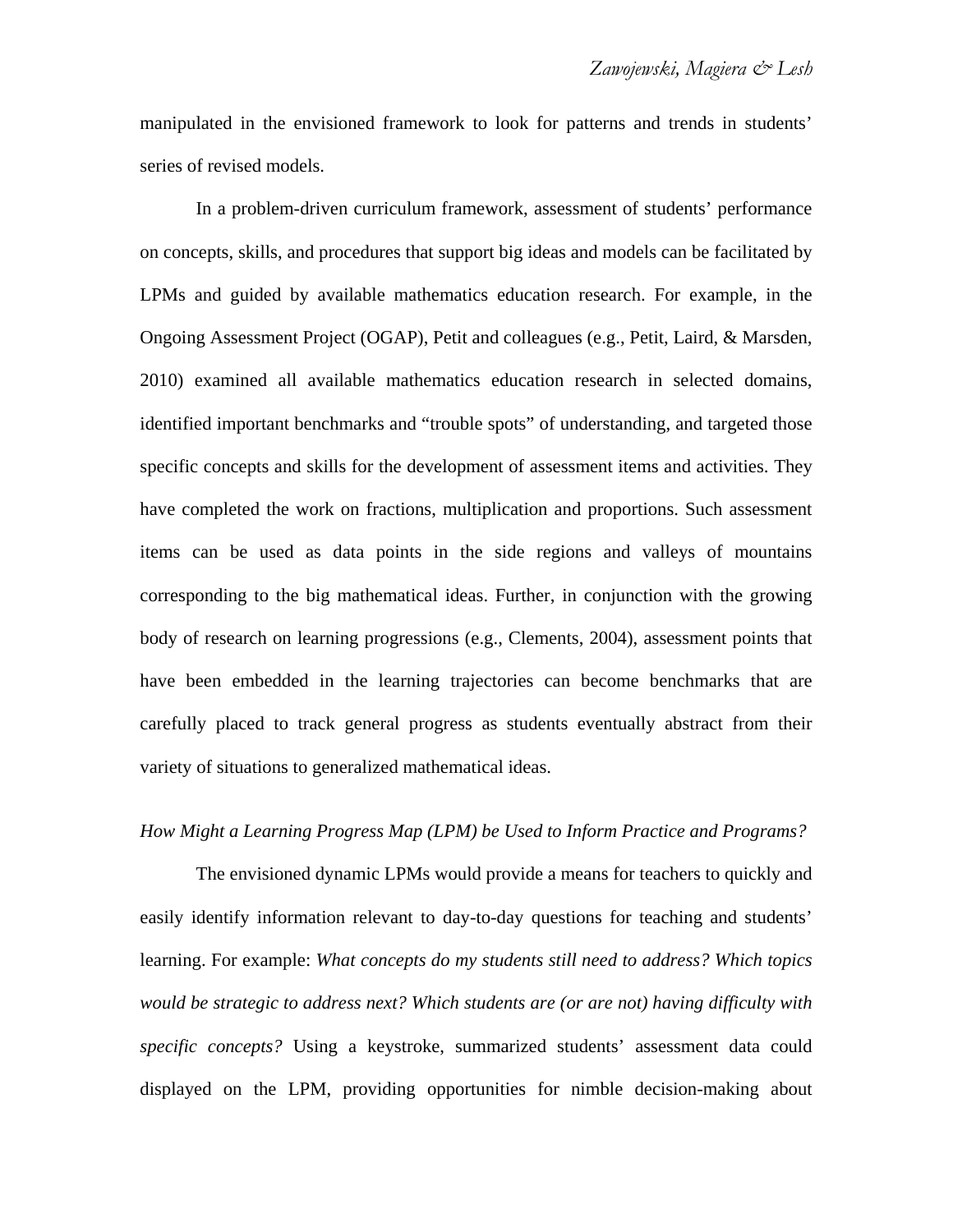classroom practice. By illuminating the whole class's attainment on the LPM curriculum, teachers would be able to see what yet needs to be addressed in the course, and what may need some reteaching. Profiles of individual students' attainment could help teachers plan to group students for differentiated instructional experiences. LPMs could, for example, help teachers to form problem-solving groups by identifying students with a variety of expertise relevant to the problem. Individual profiles, when displayed side-by-side, could also inform teachers' decisions about students access to limited resources (e.g., volunteer tutors, particular technological assistance, advanced placement coursework).

Self-assessment could become a major component of classroom experience. Students could use their own individual profiles to self-assess their own progress, and perhaps even select problems through which they can address their own areas of need. In an advanced version of LPM, where the curriculum topics are linked to appropriate problems, perhaps students could select a context they like to think about (e.g., sports, health care), and be assigned an appropriate problem from the targeted area of need. By integrating an assessment system with the curricular map, LPMs could be used as a tool to guide students' selection of problems that have the potential to move them forward mathematically.

Professional development and program evaluation can also be enhanced through LPMs. Lesh, Lamon, et al., (1992) describe a variety of program level assessments that could be accomplished by dynamic LPMs. For example, a summary class attainment map that looks like the one in Figure 5, suggests instruction that is highly skill-based, and thus provides an opportunity to for a teacher to confront one's own (perhaps unconscious) assumption that problem solving and deep conceptual understanding can only be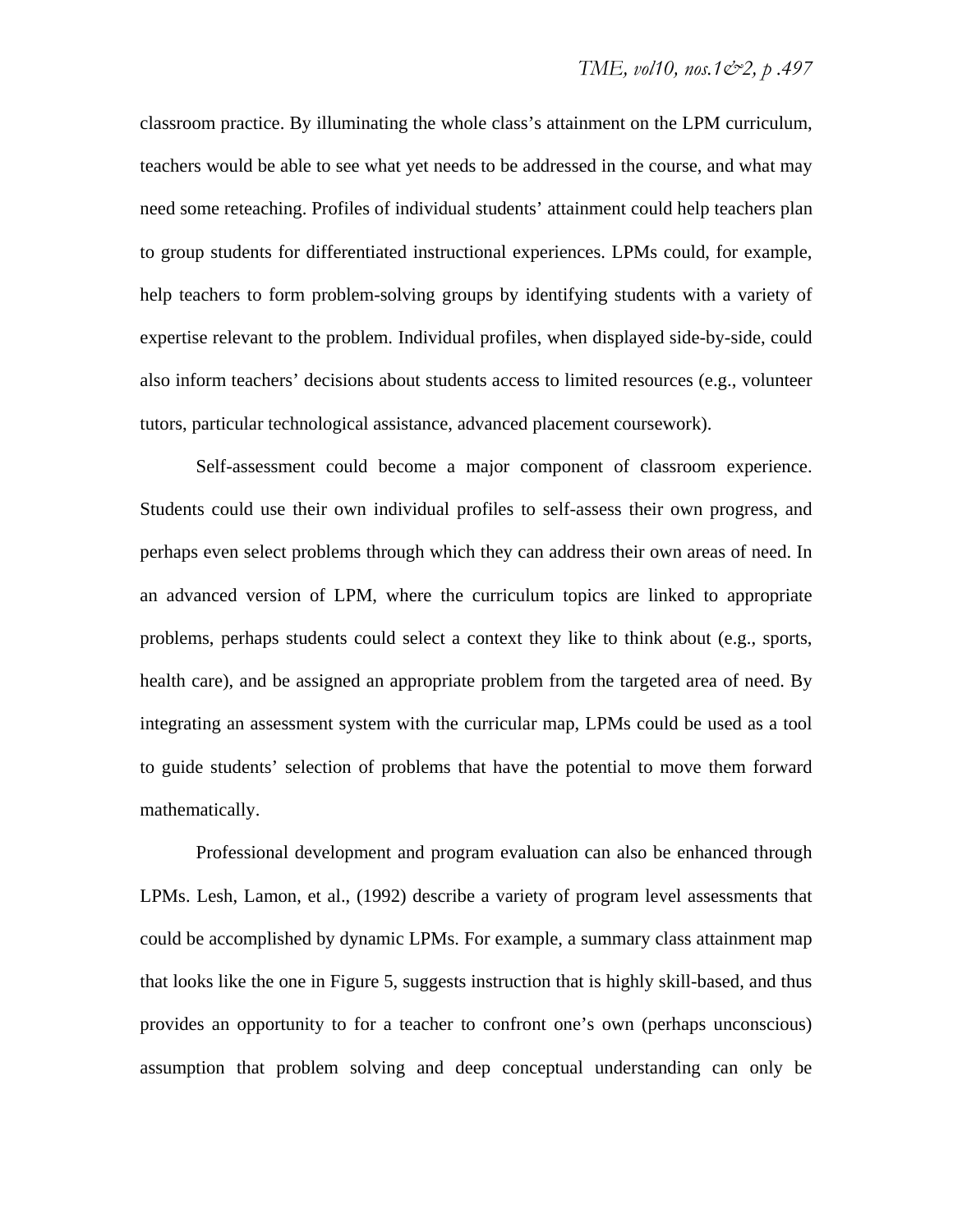addressed after all of the "basics skills" have been accomplished. On the other hand, a summary class attainment map that looks like the one illustrated in Figure 6 might suggest that a teacher is effectively implementing a problem-driven curriculum, given that the attained map illustrates splashes and spreads from multiple points near the tops of the mountains, and oozing downward to the sides of mountains and surrounding valleys.



Fig 5: LPM (green) in Skill-based Attainment by Students



Fig 6: A LPM (green) in Multi-level Attainment by Students

## **Reflections**

The envisioned problem-driven mathematics curriculum framework supported by a dynamic representational system, LPM, seems feasible. Given the potential of today's technologies, design research (Kelly, Lesh, Baek, 2008) methodologies could be used to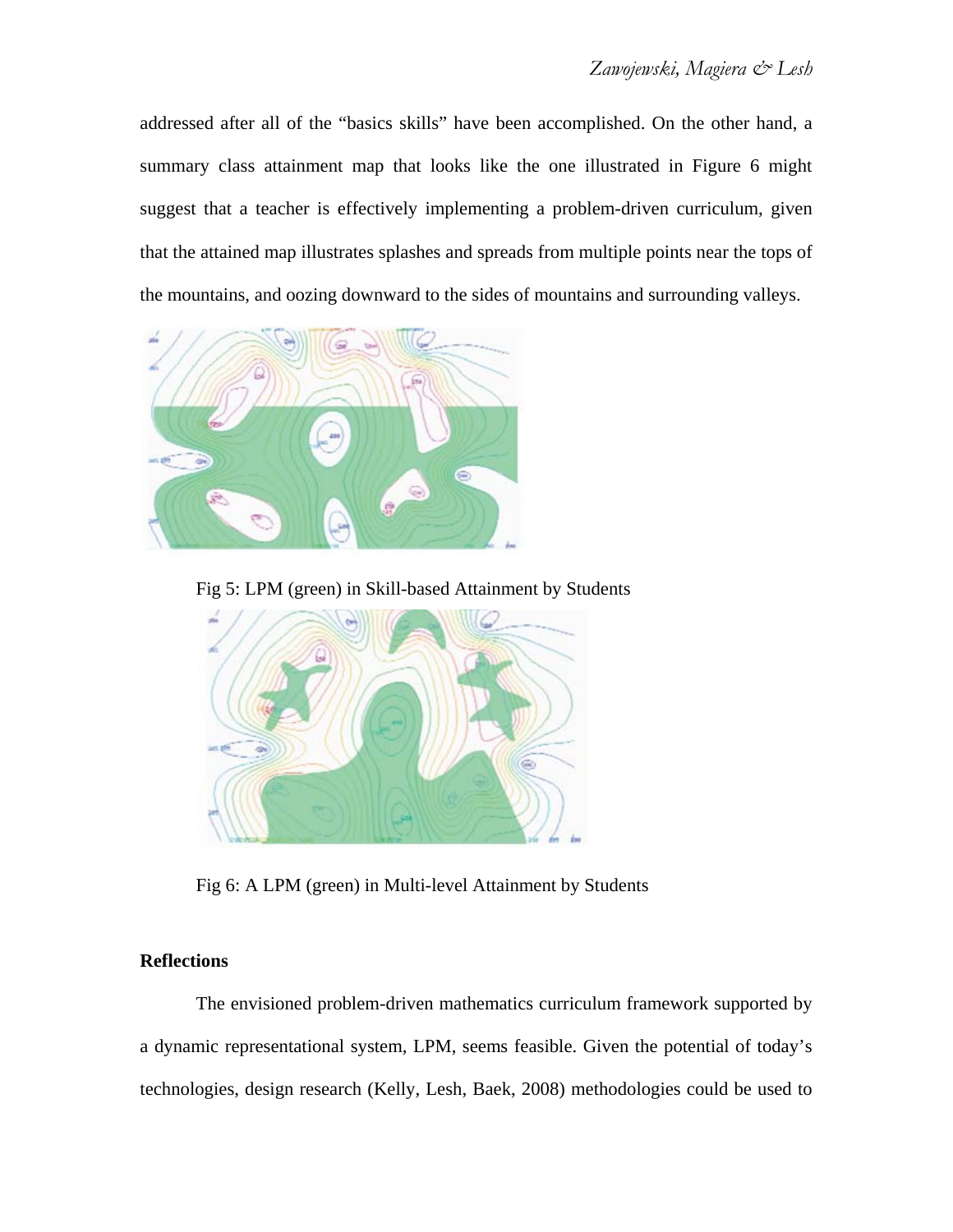simultaneously build, study and revise theoretical, pedagogical, and practical considerations of a problem-driven curriculum framework and its representational system. The LPM could be manipulated and revised quickly and easily in response to various changing conditions, such as changes in what constitutes important mathematics, changes in important problem context, changes in new content-driven state standards, and changes in interdisciplinary and social considerations. While the representational system has yet to be actualized, many aspects of problem-driven curricular frameworks are already under research and development. Imagining future work that links technologydriven LPMs and problem-driven curriculum frameworks brings a variety research questions and potential issues for investigation.

Given that problem-driven mathematics curriculum frameworks are grounded in the assumption that students learn mathematics while engaged in complex problemsolving activity, a question arises about how LPMs could be used to represent such curricula. What would a LPM look like for a course, or a unit of study? What will be identified as the "big ideas" or mountains around which the mathematical terrain is developed? What variables need to be represented in the LPM, beyond content topics? What needs to be fixed and what needs to be flexible in the software? These are only a few of the questions that need to be answered in interdisciplinary teams of mathematics educators, curriculum developers, assessment experts, and software developers in a design process.

How can LPMs be used to identify when, and the extent to which, problem-based instruction supports the given problem-based curriculum? Collaborative research and development would be needed to design software to display an image, such as the one in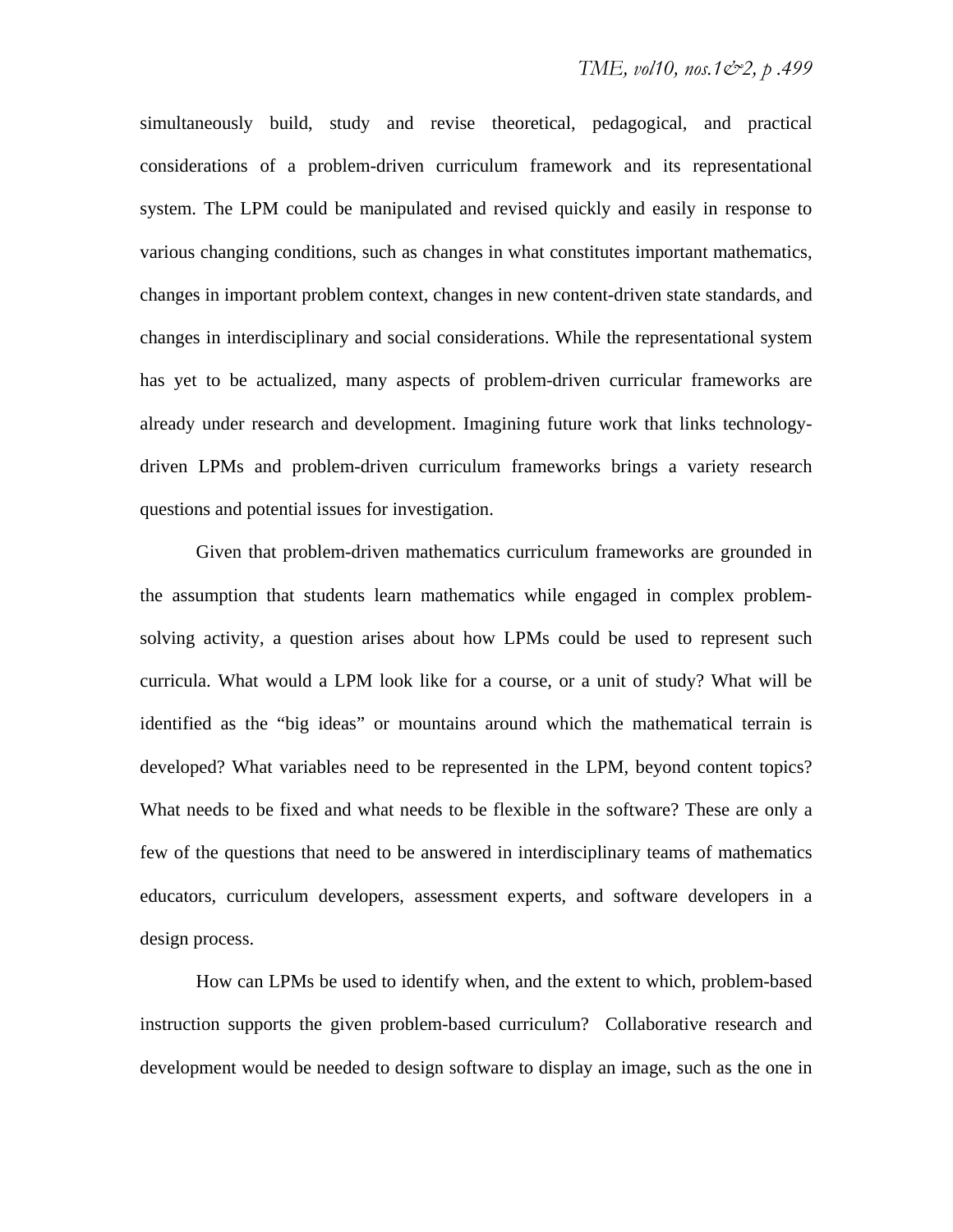Figure 5 that represents successful implementation of problem-based instruction. The design of the software would require the identification of variables and development of models to show the splashes and spreads from multiple points near the tops of the mountains, oozing downward, and eventually filling in the valleys. The needed data include the curriculum specifications, student assessment data, and teacher input about experiences implemented. The goal would be to provide real-time information to teachers and their support personnel concerning what students are learning, and to use that information to adjust instructional strategies to align with those appropriate for problembased learning.

How might LPMs assist classroom teachers in their enactment of a problemdriven curriculum, yet help to keep an eye on "content coverage" as potentially required by other stake holders? To support implementation of problem-driven curricula in environments that are driven by standards and emphasize content coverage, teachers' need to have tools that help them traverse the challenges of real world implementation. The envisioned LPMs must have embedded in them the ability to manipulate the representations so that teachers can easily check on "content coverage" while teaching a problem-based curriculum. Further, they need to be able to easily check on individual student progress in order to plan for reasonable differentiation. Challenges in implementing a problem-based curriculum must be addressed by well-designed LPMs that are easily used by teachers to inform *their* questions and issues.

#### **References**

Boaler, J. (2000). Exploring situated insights into research and learning. *Journal for Research in Mathematics Education, 31,* 113-119.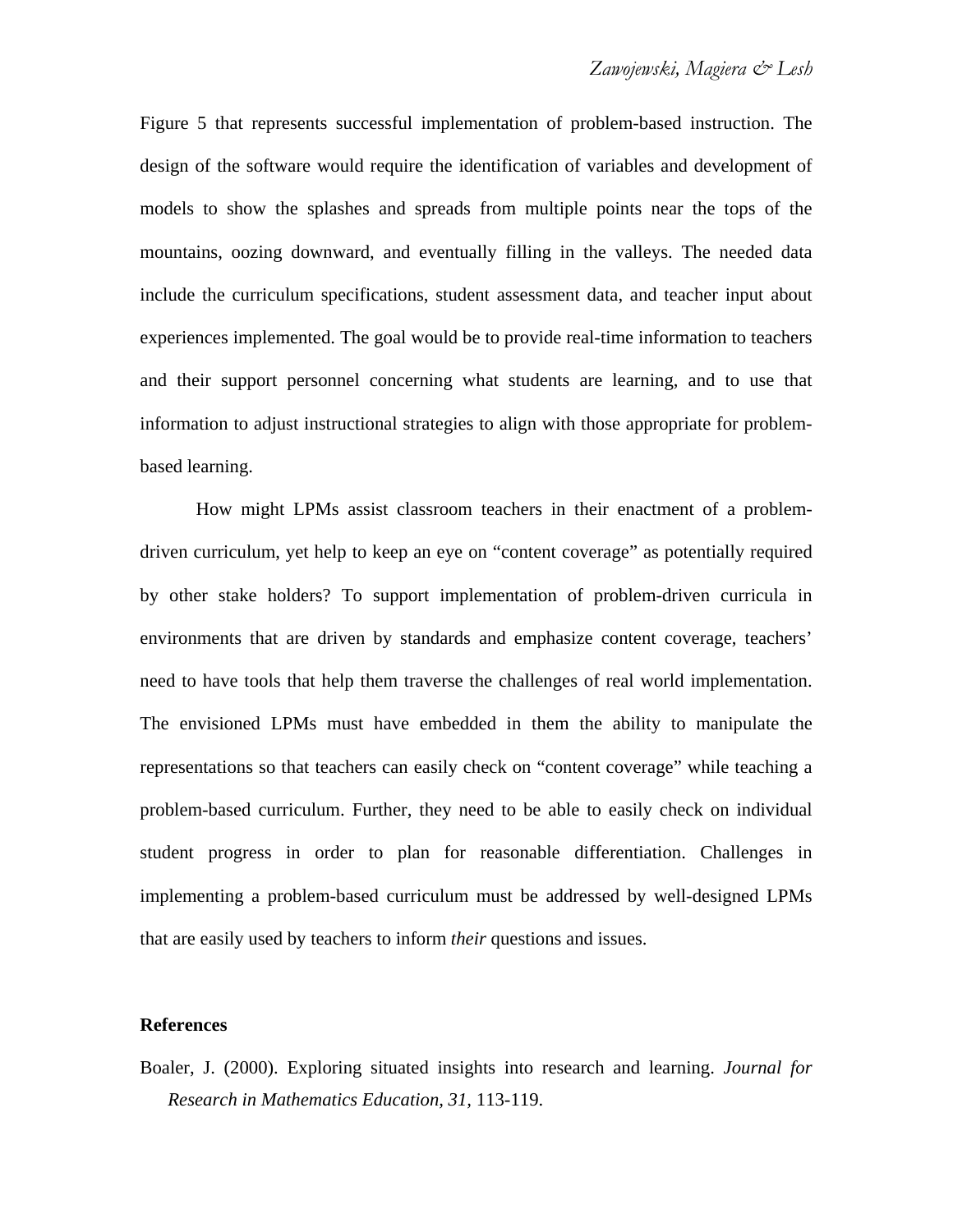- Carnes, M.T., Diefes-Dux, H.A., & Cardella, M.E. (2011). Evaluating student responses to open-ended problems involving iterative solution development in Model Eliciting Activities. *Proceedings of the American Society for Engineering Education Annual Conference*, Vancouver, CAN.
- Clements, D. & Sarama, J. (2004a). Hypothetical learning trajectories [special issue], *Mathematical Thinking and Learning*, *6*(2).
- Clements, D. & Sarama, J. (2004b). Learning trajectories in mathematics education. *Mathematical Thinking and Learning*, 6, 81 – 89.
- Cook, S. D. N & Yanow, D. (1993). Culture and organizational learning. *Journal of Management Inquiry 2*(4), 373-390.
- Diefes-Dux, H. A., Bowman, K., Zawojewski, J., & Hjalmarson, M. (2006). Quantifying aluminum crystal size part 1: The model-eliciting activity. *Journal of STEM Education and Research (7)* 1&2, 51-63*.*
- Diefes-Dux, H. A., Zawojewski, J. S., & Hjalmarson, M.A. (2010). Using educational research in the design of evaluation tools for open-ended problems. *International Journal of Engineering Education*, *26* (4): 807-819.
- Diefes-Dux, H. A., Zawojewski, J. S., Hjalmarson, M. A., & Cardella, M. E. (2012). A framework for analyzing feedback in a formative assessment system for mathematical modeling problems. *Journal of Engineering Education (101)* 2, 375-406.
- Freudenthal, H. (1991). *Revisiting Mathematics Education. China Lectures*. Dordrecht, The Netherlands: Kluwer Academic Publishers.
- Garfunkel, S. (2007). Mathematics: Modeling our world. In Ch. Hirsh (Ed.). *Perspectives on design and development of school mathematics curricula*. (pp. 161- 164). NCTM, Reston, VA.
- Ginsburg, J. (2003). *The mathematical behaviors of structural engineers.* Doctoral Dissertation. Standford University. Dissertation Abstracts International, A. 64, 5.
- Ginsburg, J. (2006). The mathematical modeling of structural engineers. *The Mathematical Thinking and Learning. 8*(1), 3 – 36.
- Greeno, J. (2003). Situative research relevant to standards for school mathematics. In J. Kilpatrick, W. G., Martin & D. Schifter (Eds.), *A research companion to Principles*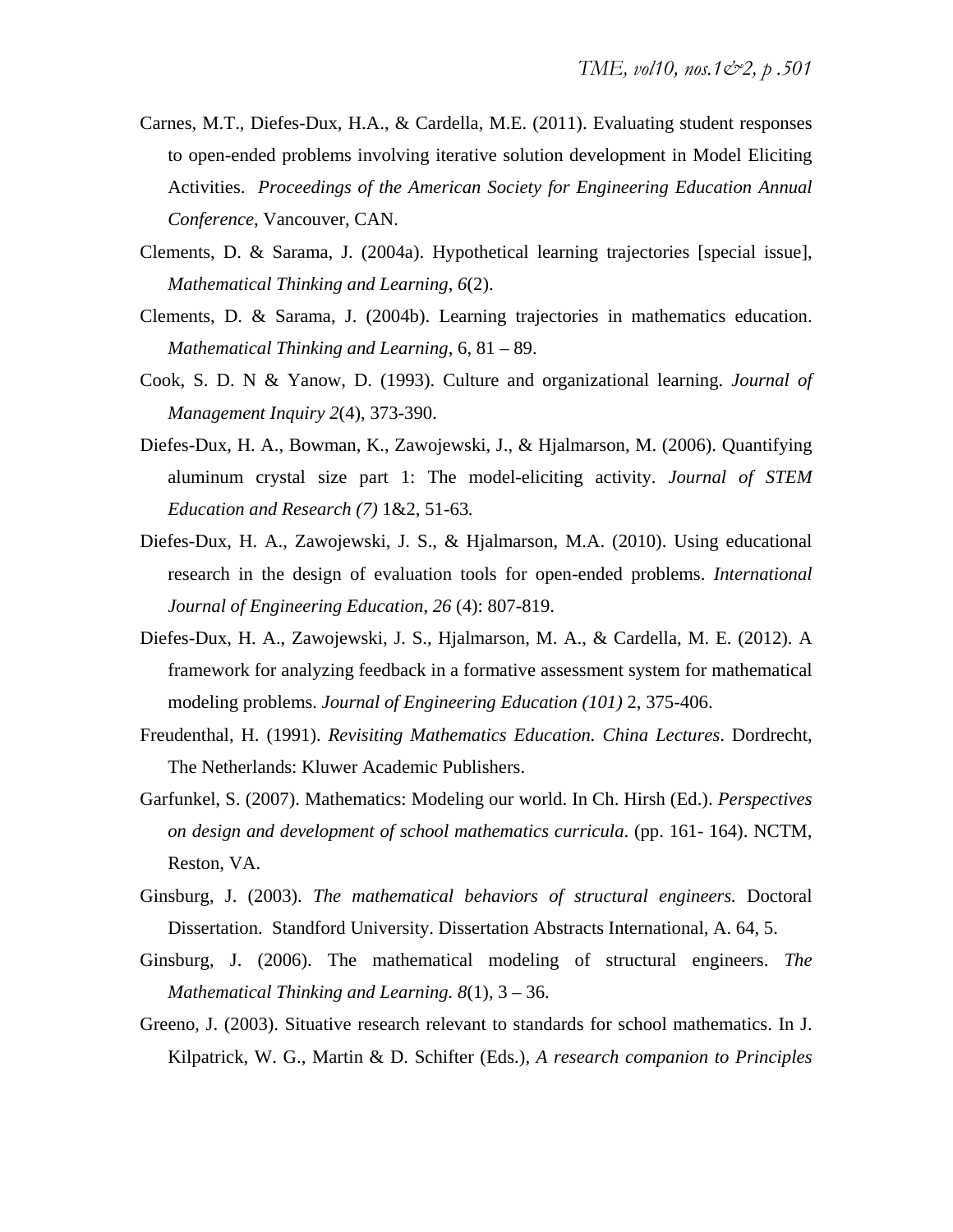*and Standards for School Mathematics* (pp. 304-332). Reston, VA: The National Council of Teachers of Mathematics.

- Harel, G. (2007). The DNR system as a conceptual framework for curriculum development and instruction. in R. Lesh, E. Hamilton, & J. Kaput (Eds.). *Foundations for the future in mathematics education* (pp.263-280)*.*Mahweh, NY: Erlbaum and Asssociates.
- Hjalmarson, M., Diefes-Dux, H. A., Bowman, K., & Zawojewski, J. S. (2006). Quantifying aluminum crystal size part 2: The Model-Development Sequence. *Journal of STEM Education and Research 7*(1&2), 64-73*.*
- Hjalmarson, M., Diefes-Dux, H., & Moore, T. (2008). Designing model development sequences for engineering. In J. S. Zawojewski, H. A. Diefes-Dux, H. & K. J. Bowman (Eds.), *Models and modeling in engineering education: Designing experiences for all students*, (pp. 37-54). Rotterdam, The Netherlands: Sense Publishers.
- Hirsh C. R. (Ed.) (2007a). *Perspectives on the design and development of school mathematics curriculum*. Reston, VA: The National Council of Teachers of Mathematics.
- Hirsh, C. R. (2007b). Curriculum materials matter. In C.R. Hirsh (Ed.), *Perspectives on the design and development of school mathematics curriculum, (pp. 1-5). Reston,* VA: The National Council of Teachers of Mathematics.
- Hoyles, C., Noss, R., & Pozi, S. (2001). Proportional reasoning in nursing practice. *Journal for Research in Mathematics Education*, 32 (1), 4–27.
- Kelly, E. A., Lesh, R. A., & Baek, J. Y. (Eds.). (2008). *Handbook of design research methods in education: Innovations in science, technology, engineering and mathematics learning and teaching*. London: Routledge.
- Lave, J. & Wenger, E. (1991). *Situated learning: Legitimate peripheral participation.*  Cambridge: UK: Cambridge University Press.
- Lesh, R. (unpublished manuscript). Improving assessment practices & encouraging teacher development using graphic, interactive, N-dimensional *learning progress maps.*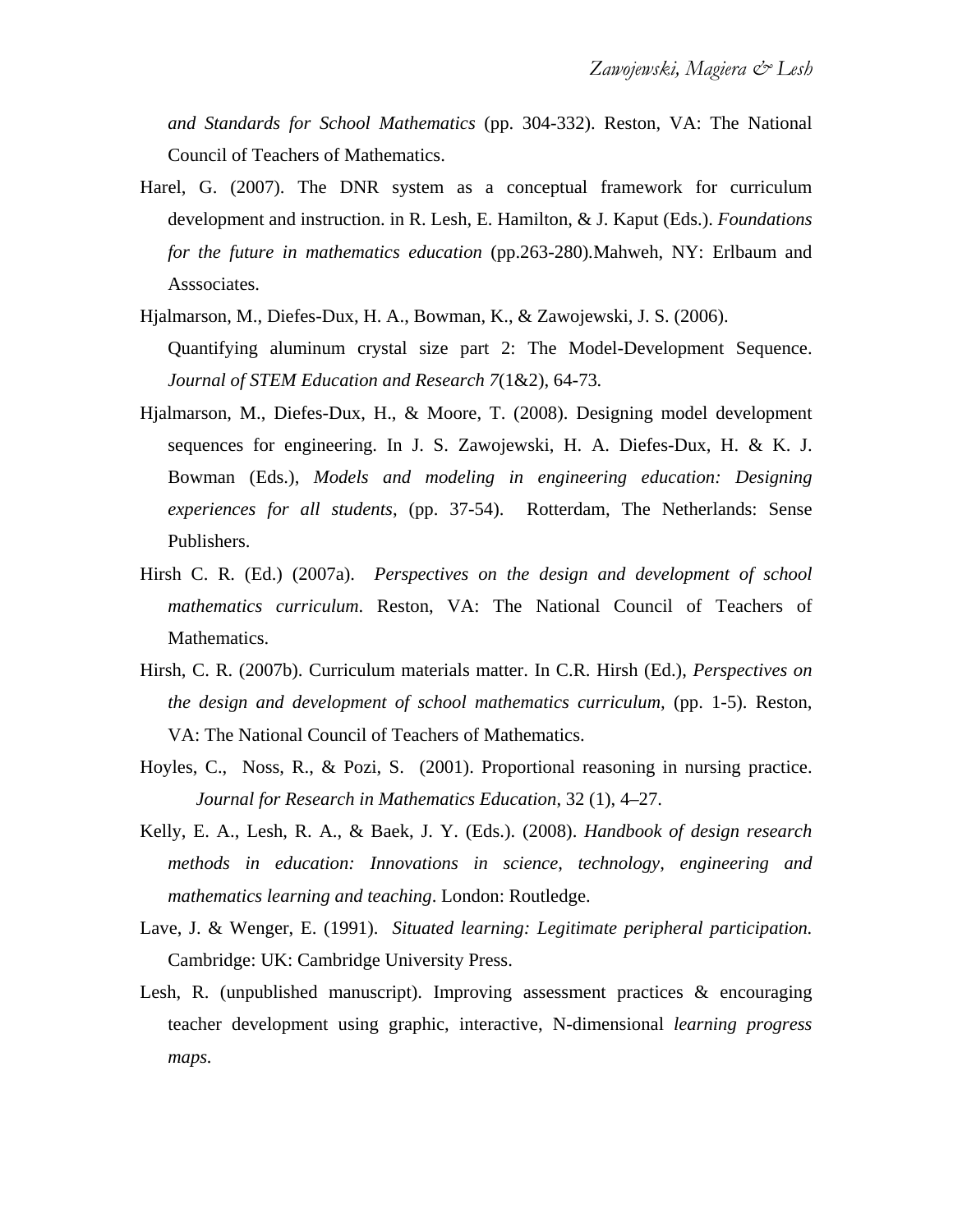- Lesh, R., Behr, M., & Post, T. (1987). Rational number relations and proportions. In C. Janvier (Ed.), *Problems of representation in teaching and learning mathematics*. Hillsdate, NJ: Lawrence Erlbaum Associates.
- Lesh, R., Cramer, K., Doerr, H. M., Post, T., & Zawojewski J. S. (2003). Model development sequences. In R. A Lesh & H. Doerr (Eds.), *Beyond constructivism: A models and modeling perspective on problem solving, learning and instruction in mathematics and science education* (pp. 35-58)*.* Mahwah, NJ: Lawrence Erlbaum Associates.
- Lesh, R. & Doerr, H. M. (in press). Alternatives to trajectories and pathways to describe development in modeling and problem solving. In W. Blum, R. Borromeo Ferri, & K. Maaß (Eds.), *Mathematics teaching in the context of reality, culture and teacher professionalism*.
- Lesh, R. & Doerr, H. M. (2003). Foundations of a models and modeling perspective on mathematics teaching, learning, and problem solving. In R. Lesh & H. M. Doerr (Eds.), *Beyond constructivism: Models and modeling perspectives on mathematics problem solving, learning, and teaching* (pp. 3–33). Mahwah, NJ: Erlbaum.
- Lesh, R. & Harel, G. (2003). Problem solving, modeling, and local conceptual development. *Mathematical Thinking and Learning, 5*(2&3), 157-190.
- Lesh, R., Hoover, M., Hole, B., Kelly, E., & Post, T. (2000). Principles for developing thought-revealing activities for students and teachers. In A. Kelly and R. Lesh (Eds.), *Handbook of research design in mathematics and science education*. Mahwah, NJ: Erlbaum Publishers.
- Lesh, R., Lamon, S. J., Gong, B., & Post, T. R. (1992). Using learning progress maps to improve instructional decision making. In Lesh & Lamon (Eds.) *Assessment of Authentic Performance in School Mathematics* (pp. 343-365). Washington DC: AAAS.
- Lesh, R., Landau, M., & Hamilton, E. (1983). Conceptual models and applied mathematical problem-solving research. In Lesh & Landau (Eds.) *Acquisition of mathematics concepts and processes* (pp. 263-343)*.* New York City: Academic Press.
- Lesh, R. & Yoon, C. (2004). Evolving communities of mind in which development involves several interacting and simultaneously developing strands. *Mathematical*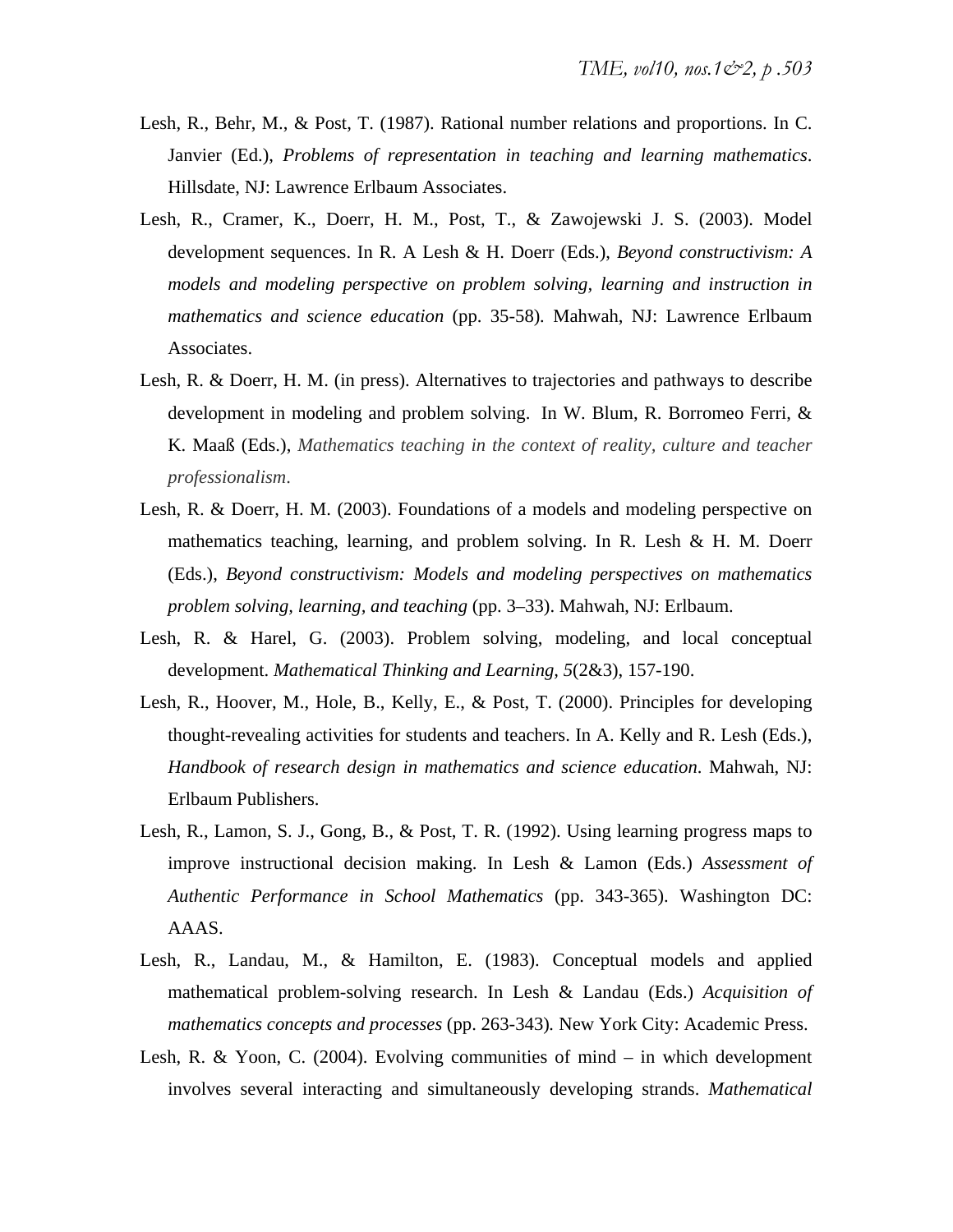*Thinking and Learning, 6* (2), 205-226.

- Lesh, R. & Zawojewski, J. S. (1992). Problem solving. In T. Post (Ed.), *Teaching mathematics in grades K-8: Research-based methods* (pp. 49-88). Newton, MA: Allyn & Bacon.
- Lesh, R. & Sriraman, B. (2005). Mathematics education as a design science. *ZDM-The International Journal on Mathematics Education*, 37(6), 490-505.
- Lesh, R. & Zawojewski, J. S. (2007). Problem solving and modeling. In F. Lester (Ed.), *Second handbook of research on mathematics teaching and learning* (pp. 763-804)*.*  Charlotte, NC: Information Age Publishing.
- Lester, F. K. Jr. & Charles, R. I. (Eds.) (2003). *Teaching mathematics through problem solving: Grades pre-K-6.* Reston, VA: National Council of Teachers of Mathematics.
- Lester, F. K. Jr. & Kehle, P. E. (2003). From problem solving to modeling: The evolution of thinking about research on complex mathematical activity. In R. Lesh & H. Doerr, (Eds.), *Beyond constructivism: Models and modeling perspectives on mathematics problem solving, learning and teaching* (pp. 501-518), Mahwah, NL: Erlbaum.
- Mead, G. H. (1962). *Mind, self, and society: From the standpoint of a social behaviorist.*  (C. W. Morris, Ed.). Chicago, IL: University of Chicago Press. (Original work published in 1934).
- Mead, G. H. (1977). The social psychology of George Herbert Mean: Selected papers. In A. Strauss (Ed.), *Heritage Sociology Series*. Chicago, IL: University of Chicago Press. (Original work published in 1956.)
- National Council of Teachers of Mathematics (1989). *Curriculum and evaluation standards for school mathematics*. Reston, VA: Author.
- National Council of Teachers of Mathematics (2000). *Principles and standards for school mathematics*. Reston, VA: Author.
- National Governor's Association (NGA) & Council of Chief State School Officers (CCSSO) (2011). *Common Core State Standards for Mathematics.* Retrieved on April 10, 2011 from http://www.corestandards.org/assets/CCSSI\_Math%20Standards.pdf.
- Noss, R. & Hoyles, C. (1996). The visibility of meanings: Modeling the mathematics of banking. *International Journal of Computers for Mathematics Learning*, *1*, 3-31.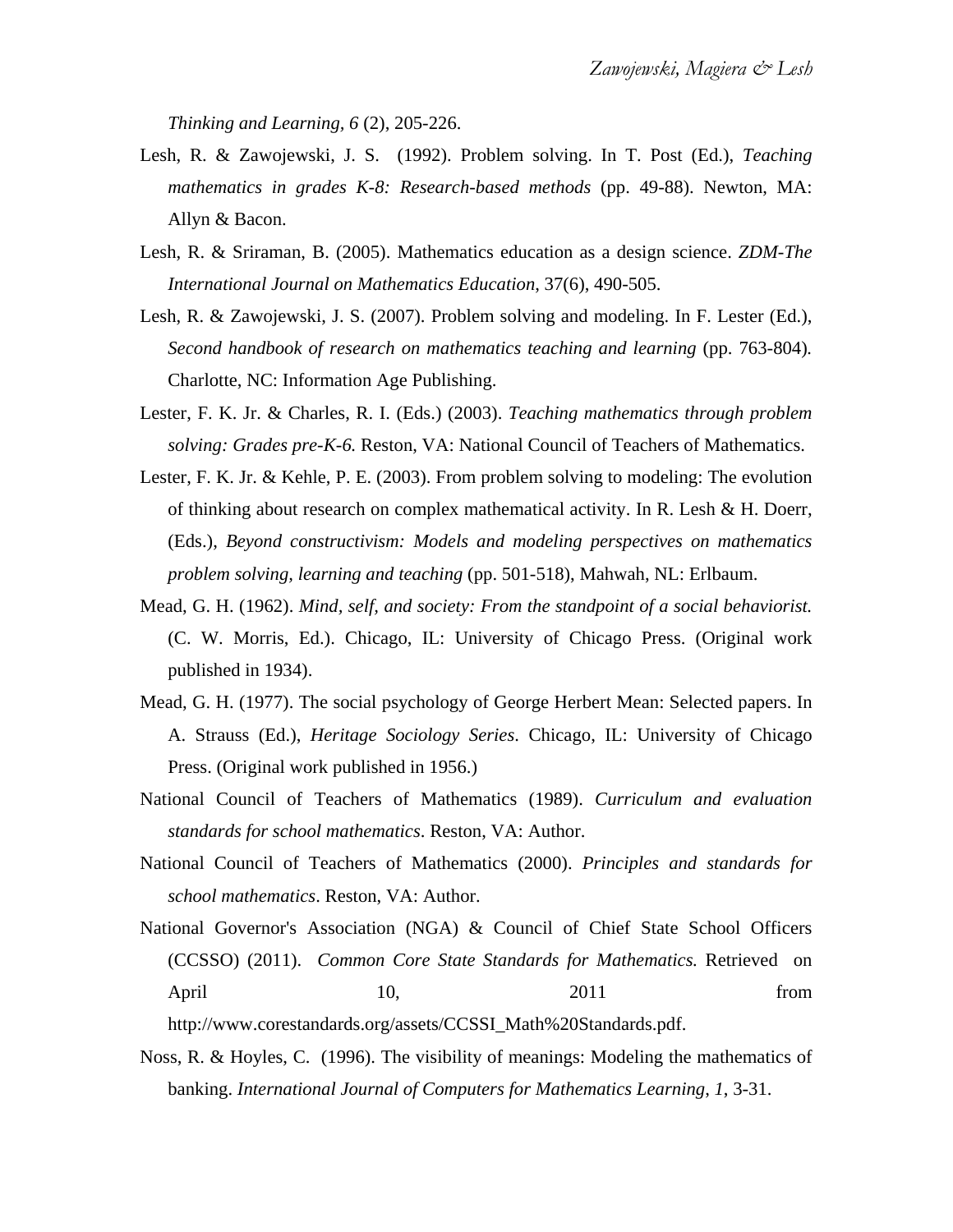- Noss, R., Hoyles, C., & Pozi, S. (2002). Abstraction in expertise: A study of nurses' conceptions of concentration. *Journal for Research on Mathematics Education*, 33, 204-229.
- Petit, M. M., Laird R. E., & Marsden E. L. (2010). *A Focus on fractions: Bringing research to the classroom.* New York: Routledge.
- Piaget, J. (1928) *Judgment and reasoning in the child.* London: Routledge & Kegan.
- Piaget, J. (1950). *The psychology of intelligence.* (London: Kegan Paul, Trench, & Trubner. (Original work published in French in 1947)
- Porter, A. C. (2002). Measuring the content of instruction: Uses in research and practice. *Educational Researcher 31* (7), 3-14.
- Porter, A., McMaken, J., Hwant, J., & Yang, R. (2011). Common Core Standards: The new U.S. intended curriculum. *Educational Researcher 40* (3), 103-116.
- Smith, S.A. & Smith M. E. (2007). A model for framing the cognitive analysis of progressive generalization in elementary mathematics. In T. Lamberg  $\&$  L.R. Wiest (Eds.), *Proceedings of the 29<sup>th</sup> annual meeting of the North American Chapter of the International Group for the Psychology of Mathematics Education*, (pp. 249 – 255). Stateline (Lake Tahoe), NV: University of Nevada, Reno.
- Schoen, H. L. & Charles, R. I. (Eds) (2003). *Testing mathematics through problem solving: Grades -12*. Reston, VA: The National Council of Teachers of Mathematics.
- Silver, E. (Ed.) (1985). *Teaching and learning mathematical problem solving: Multiple research perspectives.* Hillsdale, NJ: Lawrence Erlbaum.
- Stein, M. K., Boaler, J., & Silver, E. A. (2003). Teaching mathematics through problem solving: Research perspectives. In H. L. Schoen & R. I. Charles (Eds.), *Teaching mathematics through problem solving: Grades 6-12.* Reston, VA: The National Council of Teachers of Mathematics.
- Thayer, H. S. (Ed.). (1982). *Pragmatism: The classic writings*. Cambridge, MA: Hackett Publishing.
- van den Heuvel-Panhuizen, M. (2003). The didactical use of models in realistic mathematics education: An example from a longitudinal trajectory on percentage. *Educational Studies in Mathematics*, *54*, 9-35.